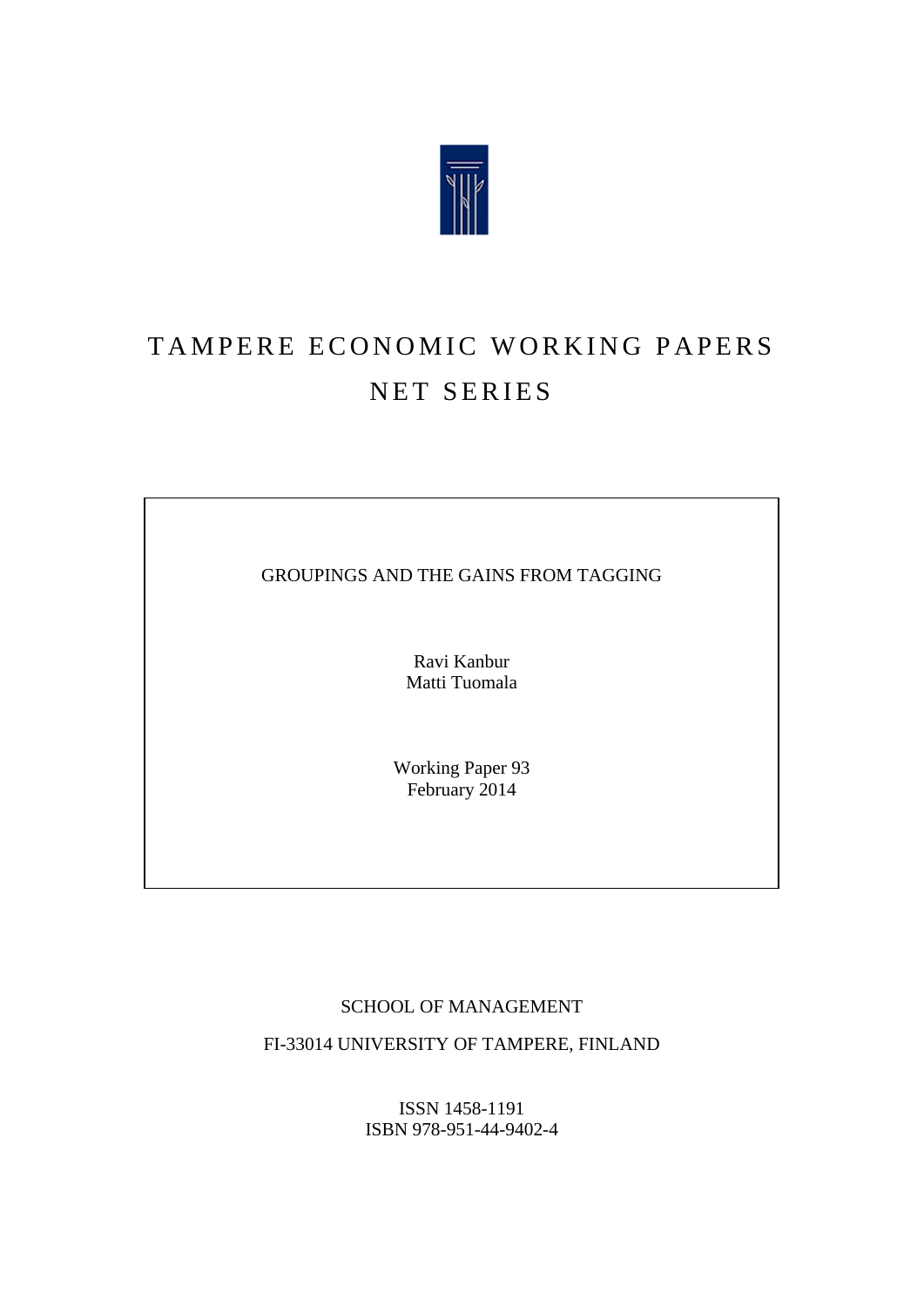# **Groupings and the Gains from Tagging[1](#page-1-0)**

Ravi Kanbur and Matti Tuomala\*

Cornell University, USA and University of Tampere, Finland

## **8 December, 2013**

#### **Contents**

- 1. Introduction
- 2. A Simple Framework
- 3. Application to Finnish Data
- 4. Choice of Groups and Optimal Non-Linear income Taxation
- 5. Conclusion

#### **Abstract:**

 $\overline{a}$ 

The large literature on "tagging" shows that group specific tax and transfer schedules improve welfare over the case where the government is restricted to a single schedule over the whole population. The central assumption, however, is that the groupings available to the government are given and fixed. But how many and which types of groups should the government choose to tag? This is the question addressed in this paper. Starting with a simple framework and ending with numerical simulations based on data from Finland, we show how groupings should be formed for tagging, and provide a quantitative assessment of how group differences affect the gains from tagging, and of the marginal welfare gains from increasing the number of groups being tagged. We hope that these results are the first steps in a richer analysis of tagging which expands the question of design to the arena of choice over groups being tagged.

<span id="page-1-0"></span><sup>\*</sup>E-Mail: Matti.Tuomala@Kolumbus.fi

<sup>&</sup>lt;sup>1</sup> We are grateful to Spencer Bastani, Sören Blomquist, Bas Jacobs and the seminar participants at Uppsala University for useful comments and suggestions on an earlier version of this paper.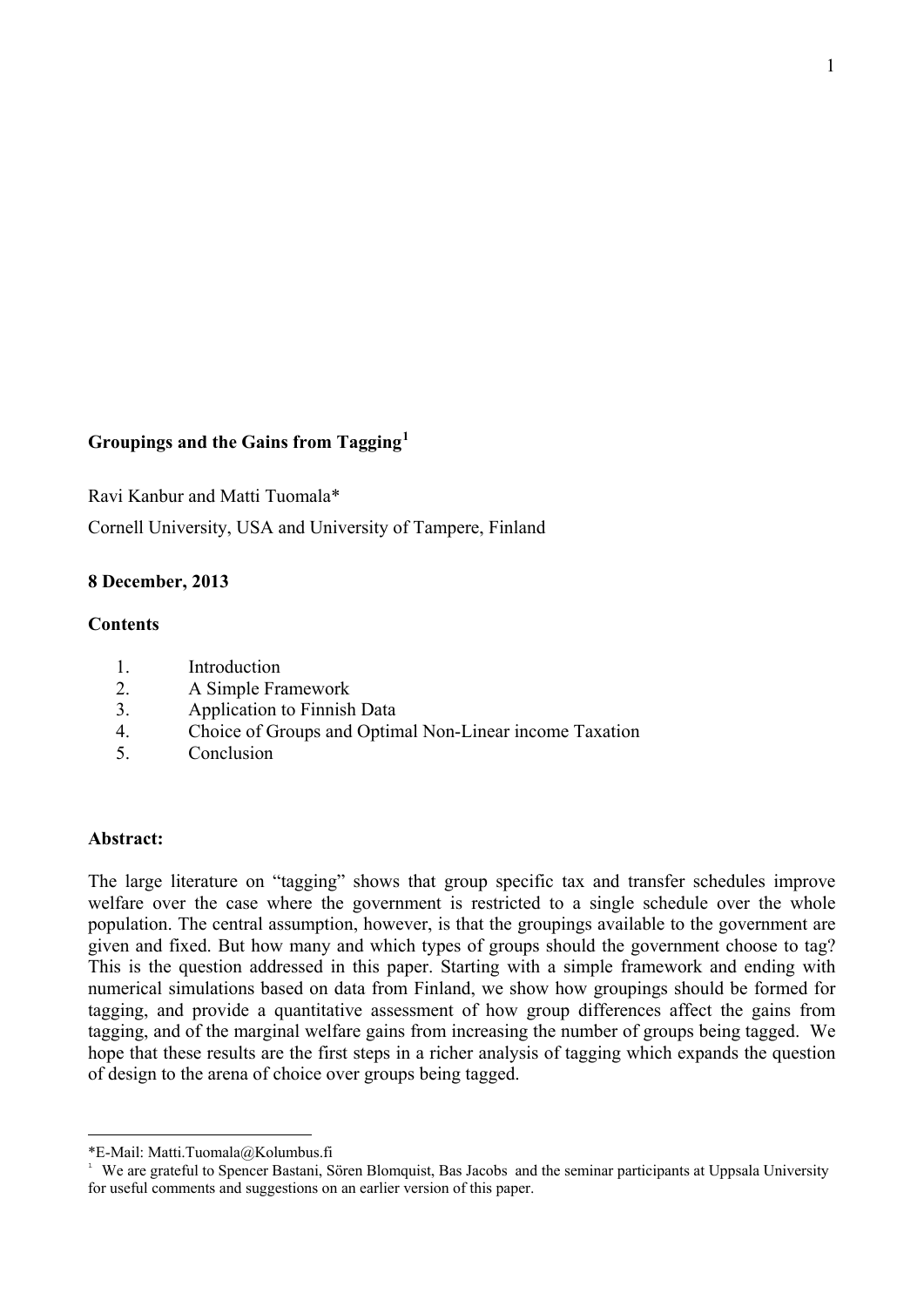## **1. Introduction**

 $\overline{a}$ 

It is widely recognized that there are potentially severe incentive and other costs of administering income-related transfers. One way of overcoming these costs is to differentiate the population by easily observable indicators that are correlated with the unobservable characteristic of interest. An individual's labour market status or demographic attributes, for instance, may convey information on underlying productivity.<sup>[2](#page-2-0)</sup> Transfers can then be made contingent upon such characteristics. Akerlof  $(1978)^3$  $(1978)^3$  was among the first to recognise that the use of contingent information to implement several tax/transfer schedules, one for each group, was bound to be superior to being restricted to a single schedule for the whole population. However, he did not say much about the quantitative gain from such differentiation, nor about the shapes of the schedules for the different groups.

The two decades following Akerlof's (1978) seminal publication saw the application and extension of the idea in a number of different directions and settings. Kanbur (1987) and Besley and Kanbur (1988) applied the idea to the targeting of anti-poverty transfers in developing countries. Kanbur and Keen (1989) provide some characterizations of linear group specific tax/transfer schedules with incentive effects. The design of distinct nonlinear income tax/transfer schemes for sub-groups of the population linked by intergroup transfers was provided by Immonen, Kanbur, Keen and Tuomala (1998) (hereafter IKKT), with a focus on two key issues: what are the shapes of optimal tax/transfer schedules when categorical information can be used to apply different schedules to different groups, and how substantial are the potential welfare gains from applying distinct schedules to distinct groups? The interplay between income-relation and categorical benefits is also examined by Stern (1982). A number of other papers have considered optimal taxes with tagging. For example, Bennett (1987) explores lump-sum transfers between different types of individuals, and Parsons (1996) studies the optimal benefit structure of an earnings insurance program when "eligibility requirements" are used as a tag to (imperfectly) identify those who are out of work.

The continuing power of the tagging idea is shown by a burgeoning literature post-2000, which has become more specific and considers tagging across different types of groupings. Viard (2001a, b) studies tagging in an optimal linear income tax framework allowing the demogrants to differ across

<span id="page-2-0"></span> $2$  Mirrlees (1971) noticed: "One might obtain information about a man's income-earning potential from his apparent I.Q., the number of his degrees, his address, age or colour..."

<span id="page-2-1"></span> $3 \text{ In fact the two-tier social dividend system in Meade report (1978) p.}$  271-276 is a very similar idea.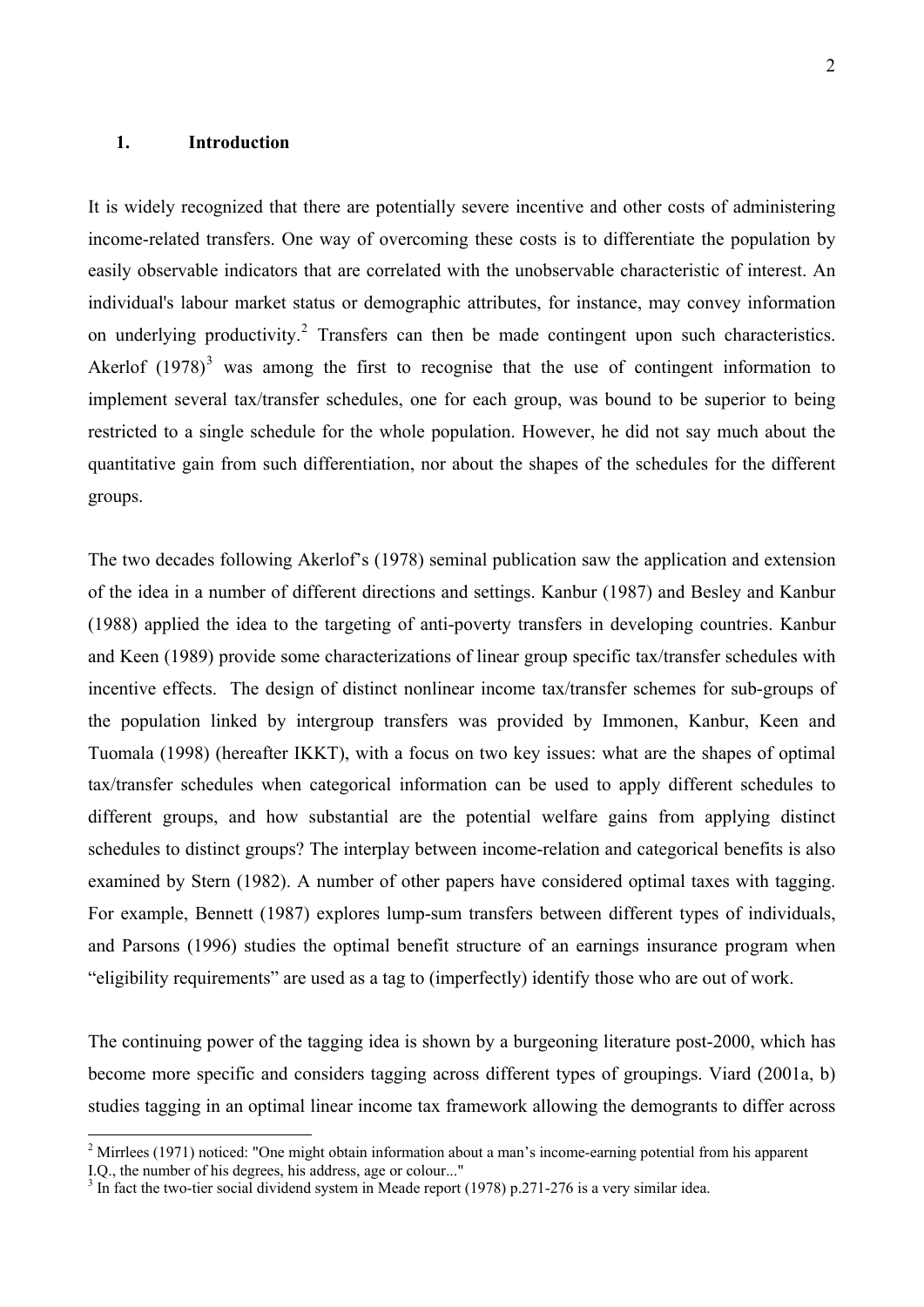groups but not the income tax rates; Alesina et al. (2007) advocate tagging based on gender; Blumkin, Margalioth, and Sadka (2009) examine the redistributive role of affirmative action policy, asking whether, supplementing the tax-transfer system with an affirmative action policy would enhance social welfare; Mankiw and Weinzierl (2010) study a model with many skill types who can be tagged on the basis of height; Jacquet and Van der Linden consider stigma in the tagging model; Cremer et al (2010) study the properties of tagging in an optimal income tax framework assuming quasi-linear preferences and a Rawlsian social welfare function; and Boadway and Pestieau (2006) have studied the issue of tagging with optimal income taxation in a two-group-two-skill-level setting.<sup>[4](#page-3-0)</sup>

Following Kremer (2001), age based taxation, in particular, has received especially close attention in the last decade. Banks and Diamond (2010) argued that tagging based on age may be socially acceptable because everyone can reach a given age at some time during their life. The Mirrlees Review (2011) found this argument to be persuasive in advocating some age-related tax reforms to influence labour market participation decisions by older workers and parents with school-age children. Blomquist and Micheletto (2003, 2008) consider age-dependent nonlinear taxation in a dynamic Mirrleesian setting with heterogeneous agents and private savings using an overlapping generations (OLG) model where individuals face a stochastic wage process. Bastani, Blomquist and Micheletto (2013) examine the quantitative implications of implementing an optimal age-dependent nonlinear labor income tax and Weinzierl (2011) similarly provides a quantitative assessment of the welfare gains from age-dependent nonlinear income taxes.<sup>[5](#page-3-1)</sup>

The tagging literature has thus grown, and is growing, by leaps and bounds. But its central assumption is still that the groupings available to the government are given and fixed. The government cannot rearrange these groupings—it cannot increase or decrease the number of groups at the margin, nor can it choose one type of grouping over another. Thus on the one hand the assumption is that the groupings are available to the government without cost, yet on the other hand that it is too costly for the government to deviate from the groupings specified by the analyst. However, if the implementation of tagging is itself costly, and if the costs are a function of the

 $\overline{a}$ 

<span id="page-3-0"></span><sup>&</sup>lt;sup>4</sup> Further, Kanbur-Tuomala (2005) analyze optimal aid allocation when the donor is faced with two potential recipient countries with their own specific characteristics. Each recipient government chooses its policies in light of its technology, preferences, and aid allocation. The donor has the task of choosing the aid allocation from a fixed pool of aid resources, to optimize the donor's welfare function. Bastani (2012) explores the optimal tax implications in a model with both singles and couples and inequality across as well as within households.

<span id="page-3-1"></span> $5$  Yet other recent analyses of age-dependent taxes include Erosa and Gervais (2002), Gervais (2003), Fennell and Stark (2005), and Lozachmeur (2006).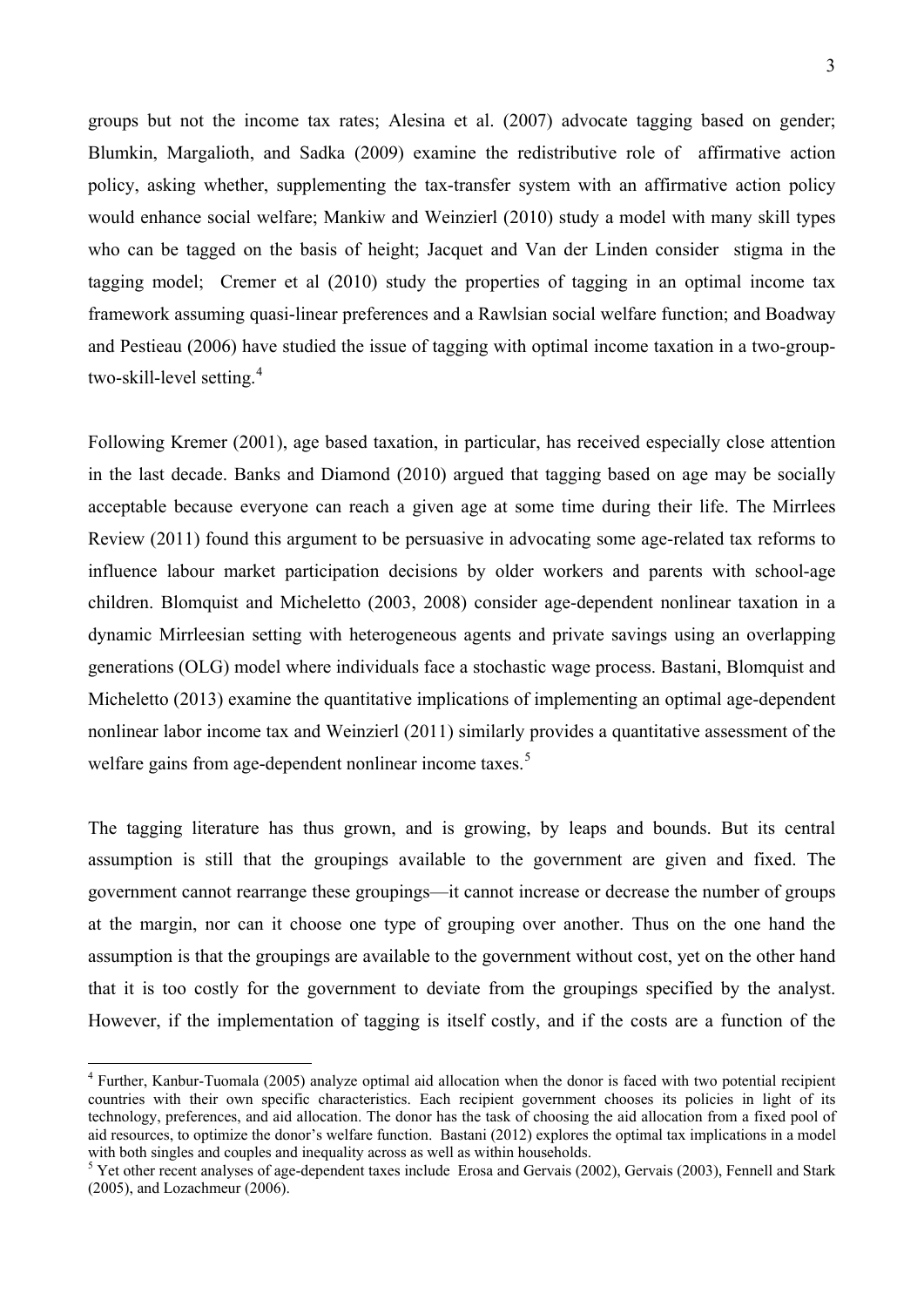number and type of grouping available, the question arises—how many and which types of groups should the government choose to tag? This is the question addressed in this paper.

It should be intuitively obvious, and it is clear from the literature, that there are gains of moving from no grouping to some grouping, unless of course the groups chosen are identical to each other. But how do these gains depend on the nature of the groups? How do they depend on the differences between groups? And how do they depend on the number of groups? Answers to these questions are the building blocks for a deeper analysis of the design of tagging, where the groupings can also be chosen by the government. This paper takes the first steps in such an analysis. Starting with a simple framework and ending with numerical simulations based on data from Finland, we show how groupings should be formed for tagging, and provide a quantitative assessment of how group differences affect the gains from tagging, and of the marginal welfare gains from increasing the number of groups being tagged.

The plan of the paper is as follows. Section 2 of the paper sets out a starting framework, with two groups, simple transfers, and no behavioural responses. It derives results for special cases in order to sharpen intuition on the determinants of the gains from grouping. Section 3 introduces Finnish data on the age structure of income distribution, and provides illustrations of the simple results in the previous section. Section 4 moves to a more general framework of optimal non-linear income taxation with labor supply responses, where the optimal grouping problem can only be addressed through numerical simulations based on Finnish data, albeit guided by the intuitions developed in the previous section. Section 4 also takes up the case of more than two groups and, again using Finnish data for application, provide a quantitative assessment of the gains from increasing the number of groups to be tagged. Section 5 concludes.

#### **2. A Simple Framework**

In this section we develop a simple framework for assessing the gains from different types of groupings. We assume that there are no behavioural responses and we restrict attention to very simple tax and transfer regimes. The government's objective is to maximize a utilitarian social welfare function. Only two groups are allowed. The question of course is: which two groups? Because of its simplicity, the analytical framework allows us to derive closed form solutions, which in turn help to develop intuitions on what sorts of group differences are relevant for tagging. After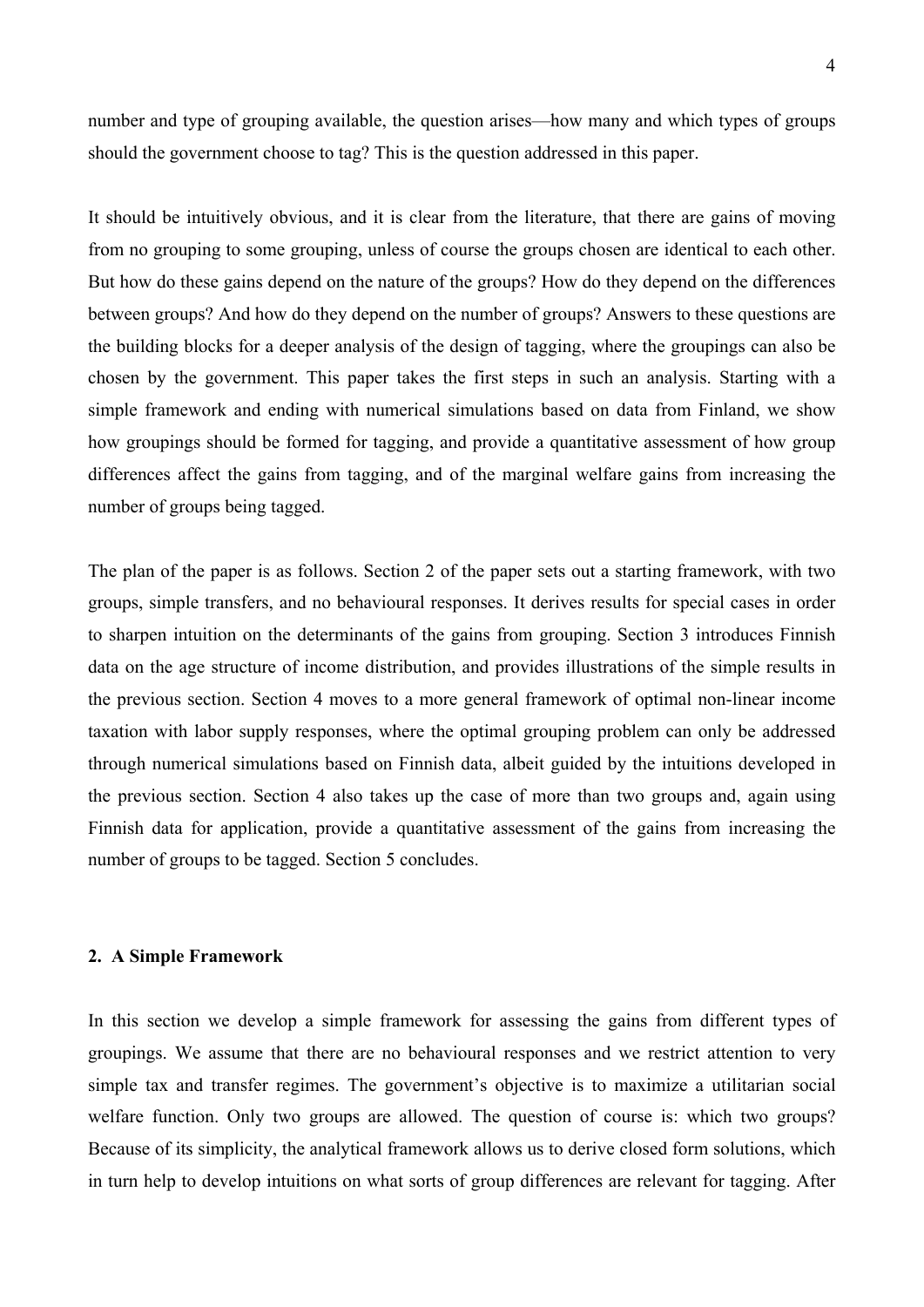an illustration of the simple results with Finnish data in Section 3, Section 4 presents a more general model which relaxes many of these assumptions.

We focus attention on the case of two mutually exclusive and exhaustive groups, indexed 1 and 2. Let income be denoted z and let density function of income in the groups be  $f_1(z)$  and  $f_2(z)$  with means  $\overline{z}_1$  and  $\overline{z}_2$  respectively. Let the population shares of the groups be  $\alpha_1$  and  $\alpha_2$ , with  $\alpha_1 + \alpha_2 = 1$ . The overall density is then

$$
f(z) = \alpha_1 f_1(z) + \alpha_2 f_2(z) \tag{1}
$$

The government's objective function is given by

$$
W = \int u(z)f(z)dz = \alpha_1 \int u(z)f_1(z)dz + \alpha_2 \int u(z)f_2(z)dz
$$
\n(2)

where  $u(z)$  is an individual level valuation function with  $u' > 0$  and  $u'' < 0$  in the usual way.

Consider now the simplest case of a group specific tax-transfer regime. A lump sum tax  $a_1$  is imposed on each member of group 1 and the proceeds are used to finance a lump sum payment of  $a_2$  to each member of group 2. The self-financing constraint implies that

$$
a_2 = \frac{\alpha_1}{\alpha_2} a_1 \tag{3}
$$

Social welfare after the transfer is

$$
W = \alpha_1 \int u(z - a_1) f_1(z) dz + \alpha_2 \int u(z + \frac{\alpha_1}{\alpha_2} a_1) f_2(z) dz \tag{4}
$$

and the impact of increasing  $a_1$  on welfare is

$$
\frac{dW}{da_1} = -\alpha_1 \{ \int u'(z - a_1) f_1(z) dz + \int u'(z + \frac{\alpha_1}{\alpha_2} a_1) f_2(z) dz \}
$$
\n(5)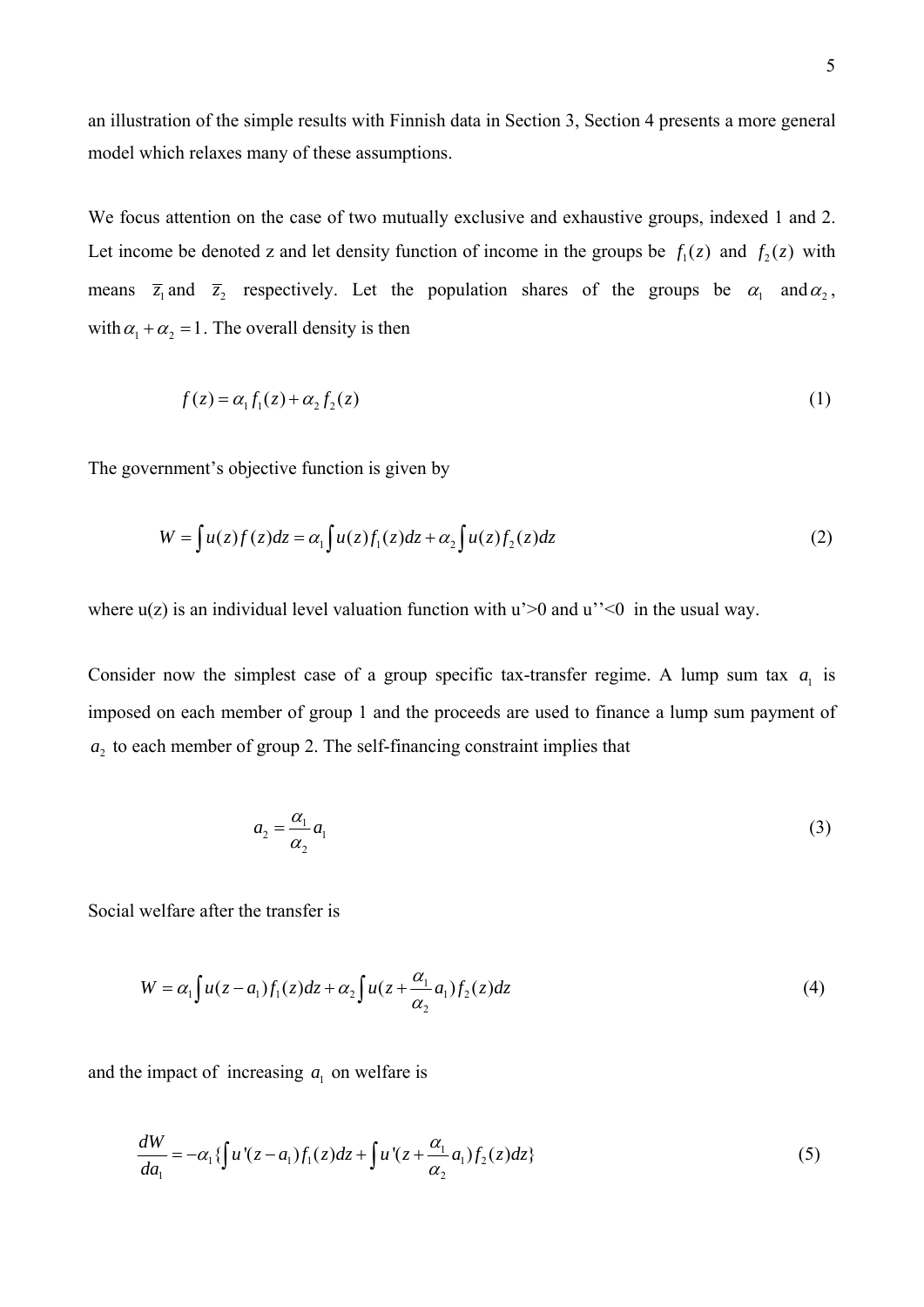The optimal value of  $a_1$  can be found by setting 1  $\frac{dW}{da_1}$  equal to zero. This solves for  $a_1$  implicitly and we can then find the maximized value of W. Although simple, the structure of the model still does not yield a closed form solution. We can, however, focus attention on small taxes and transfers. Evaluation 1 *dW*  $\frac{d^2W}{da_1}$  at  $a_1 = 0$  gives us

$$
\left. \frac{dW}{da_1} \right|_{a_1=0} = \alpha_1 \{ \int u'(z) f_2(z) dz - \int u'(z) f_1(z) dz \}
$$
\n(6)

This depends solely on  $\alpha_1$  and on the properties of *u'*,  $f_1(z)$  and  $f_2(z)$ , and can be used to sharpen our intuitions on what types of differences between  $f_1(z)$  and  $f_2(z)$  will maximize the welfare gain from the introduction of a tagged tax-transfer regime.

The two terms in curly brackets in (6) can be interpreted as the "distributional characteristic" of each group (Feldstein, 1972). The term in curly brackets as a whole is thus a measure of how different the two groups are along this metric. Equation (6) tells us that there are two features which determine groupings which will give the biggest impact on welfare with tagging—how different the groups are in terms of their population shares, and how different the groups are in terms of their distributional characteristic. Now, it might seem from the first feature that is it best to choose one very small and one very large group in terms of population share. But notice that in the limit, as one group comes closer and closer to becoming the whole population the difference in the curly brackets will disappear. There thus appear to be subtle tradeoffs in group choice, which will depend also on the exact form of the valuation function  $u(.)$ . We now develop a number of special cases to investigate this further.

If  $f_2(z)$  is a mean preserving spread of  $f_1(z)$ , then

$$
\left. \frac{dW}{da_1} \right|_{a_1=0} > (<0 \Leftrightarrow u^{\mathfrak{m}} > (<0)
$$
\n
$$
(7)
$$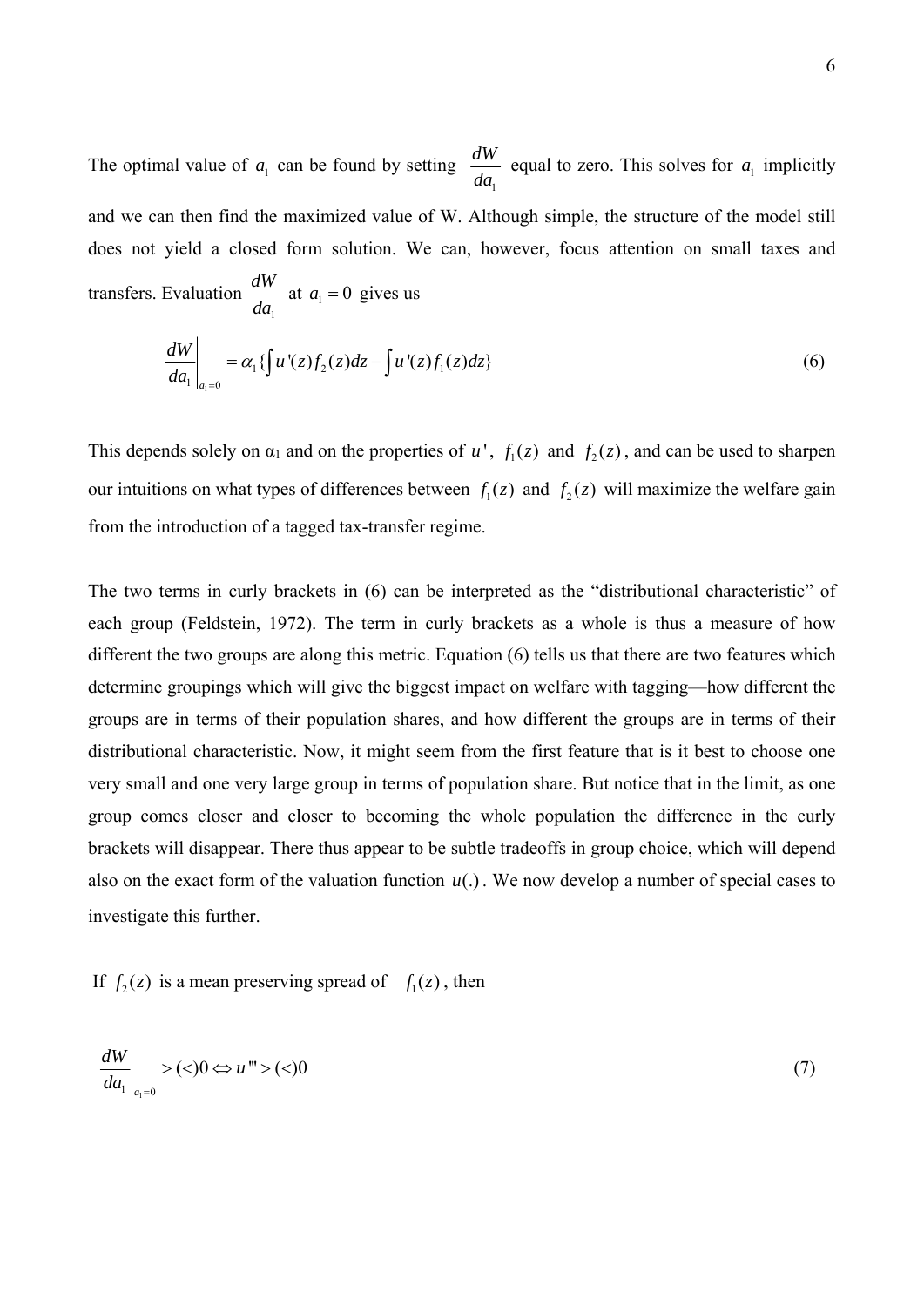Furthermore, for any sign of  $u^{\prime\prime\prime}$ , the absolute magnitude of the impact of introducing the regime depends on the difference in inequality between the two groups. Among pairs of groupings with the same population share and the same mean, therefore the government should choose the pair with the maximum difference in inequality. It should also be clear that, more generally, a related statement can be made for second order dominance between  $f_1$  and  $f_2$ .

If  $f_1$  and  $f_2$  are not in the relation of a mean preserving spread, then further specification of the functional forms of either  $f_1$  and  $f_2$ , or of u(.), or of both, will be needed to get clear results. Let

$$
u(z) = -\left(\frac{z^p - z}{z^p}\right)^r; z \le z^p
$$
 (8)

$$
0, z > z^p
$$

for  $\gamma \geq 0$ . Then W will be recognized to be nothing other than the negative of the famous FGT family of poverty indices (Foster, Greer and Thorbecke,1984):

$$
P_{\gamma} = \int_0^{z^p} \left( \frac{z^p - z}{z^p} \right)^{\gamma} f(z) dz \tag{9}
$$

Here  $z^p$  is the poverty line and  $\gamma$  is interpreted as the degree of poverty aversion. When  $\gamma = 0$ ,  $P_\gamma$ is simply the head count ratio of poverty, the fraction of individuals below the poverty line. When  $\gamma = 1$  and  $\gamma = 2$ , the depth of poverty is also emphasized to different degrees.

Noting

$$
u'(z) = \frac{\gamma}{z^p} \left( \frac{z^p - z}{z^p} \right)^{\gamma - 1}; z \le z^p
$$
 (10)

0;  $z > z^p$ 

the expression (6) now becomes: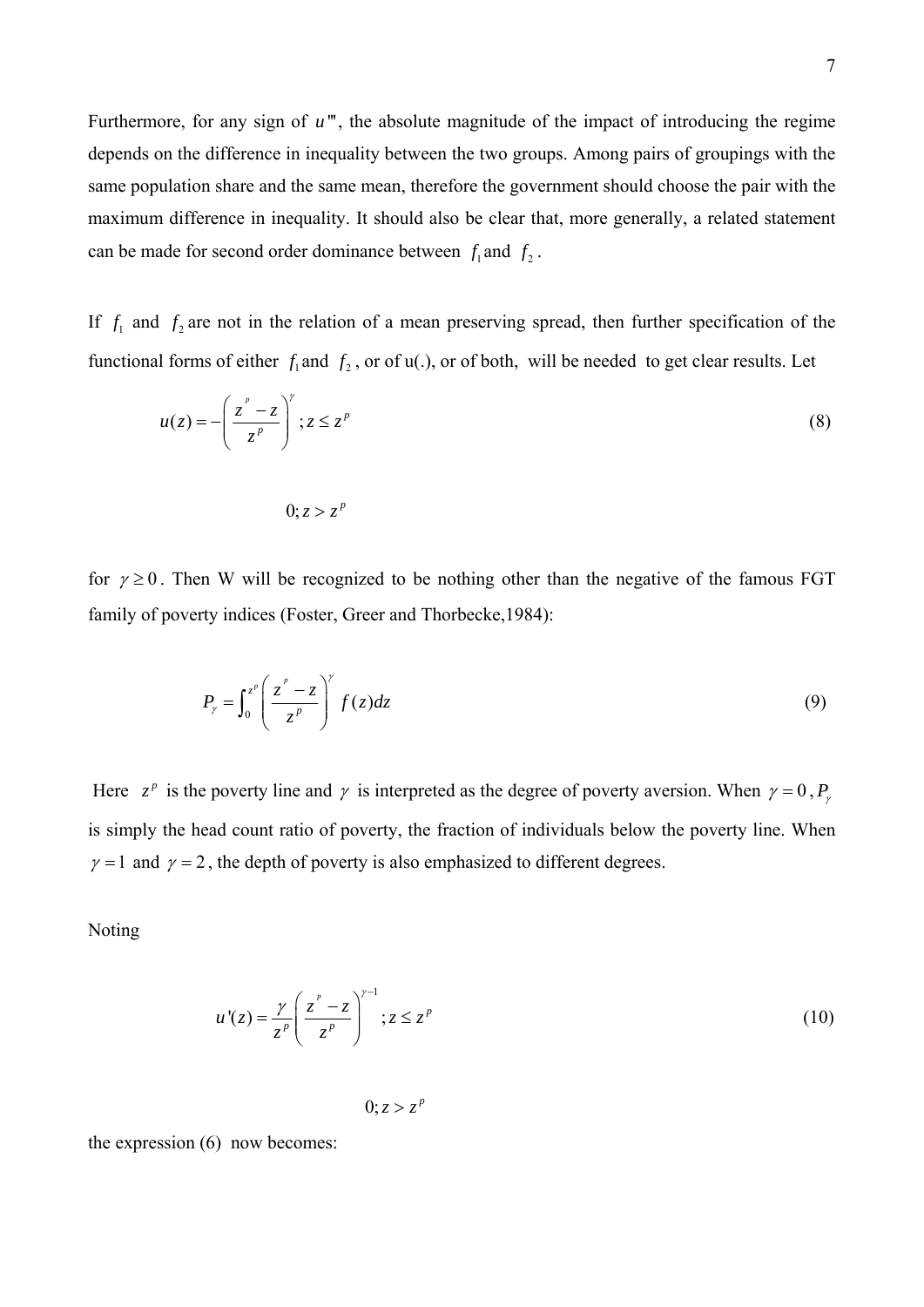$$
\left. \frac{dW}{da_1} \right|_{a_1=0} = \frac{\alpha_1 \gamma}{z^p} \{P_{2,\gamma-1} - P_{1,\gamma-1}\} \tag{11}
$$

where the subscript 1 and 2 on P indicates group specific poverty, and the subscript  $\gamma$  –1 indicates a poverty aversion of  $\gamma - 1$ .

Expressions such as (11) are to be found in the literature on anti-poverty targeting (Kanbur,1987, Besley-Kanbur, 1988). For our purposes what it shows is that if its objective is to minimize poverty *P*, then for given population shares the government should choose groups with the biggest γ difference in  $P_{\gamma^{-1}}$ . Thus if the objective is to minimize the poverty gap measure  $P_{\gamma}$ , the transfer should be across groups with the biggest difference in  $P_{0_1}$ -in other words the biggest differences in the head count ratio.

Further simplification of the form of u(.) to a quadratic provides a particularly simple result and interpretation. Let

$$
u(z) = -(z - \overline{z})^2 \tag{12}
$$

where

$$
\overline{z} = \alpha_1 \overline{z}_1 + \alpha_2 \overline{z}_2 \tag{13}
$$

is the overall mean income. Thus the government's objective function is to minimize national variance through the mean preserving transfers across groups. In this case

$$
\left. \frac{dW}{da_1} \right|_{a_1=0} = 2\alpha_1 (\overline{z}_1 - \overline{z}_2)
$$
\n(14)

Thus if the government is restricted to only two groups, then it should choose groups with the largest differences in means holding population shares constant, or largest difference in population shares holding differences in mean constant.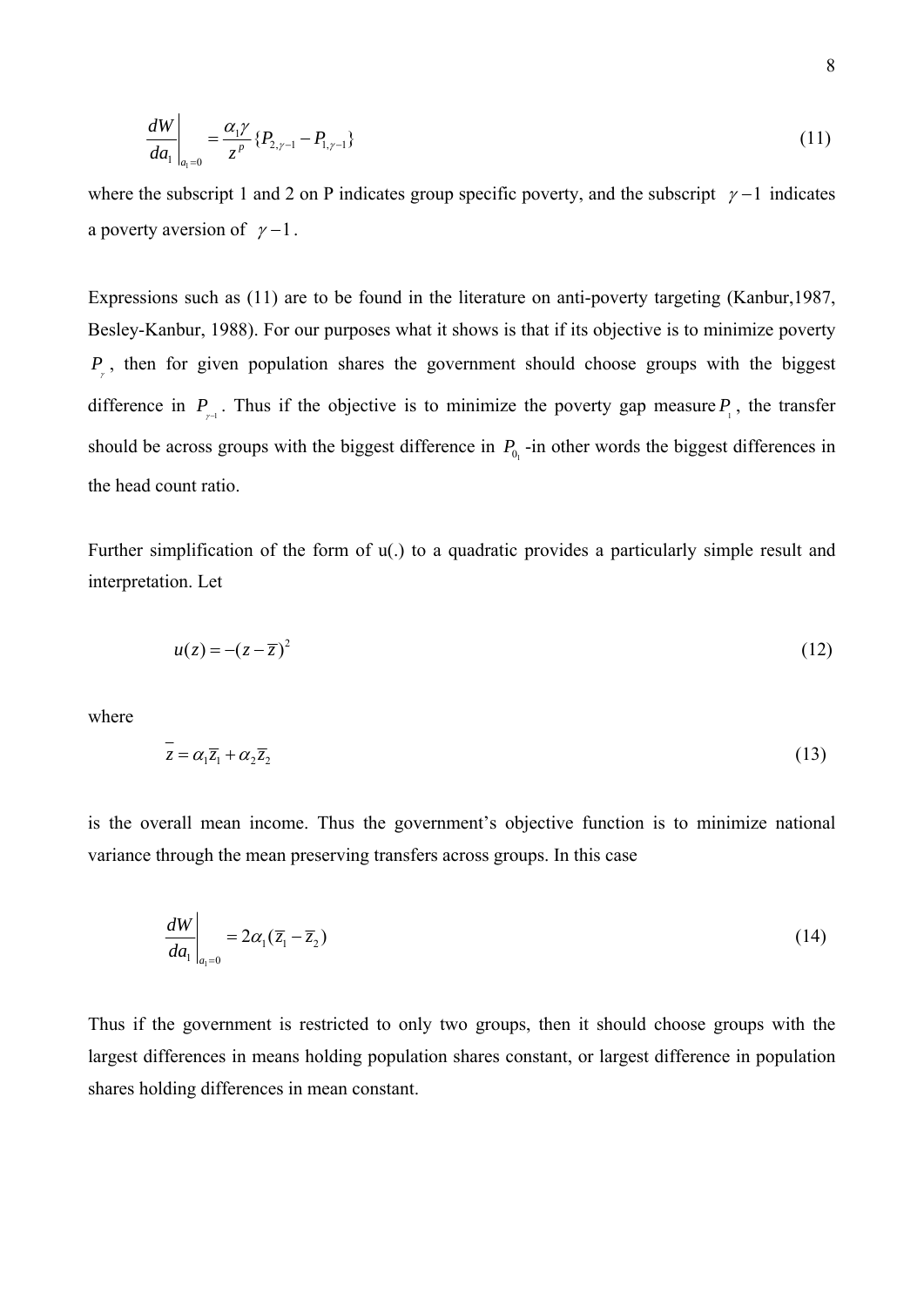A similar focus on group means arises if the densities  $f_1(z)$  and  $f_2(z)$  are assumed to be lognormal densities:

$$
f_i(z) \sim \Lambda(m_i, \sigma_i^2) . i = 1, 2
$$
\n<sup>(15)</sup>

where  $m_i$  and  $\sigma_i^2$  are the mean and variance respectively of log *z* in the two groups. We further assume that

$$
u(z) = \frac{1}{1-r} z^{1-r}
$$
 (16)

in other words, a utility function with constant relative inequality aversion r. In this case it can be shown that

$$
\frac{dW}{da_1}\bigg|_{a_1=0} = \alpha_1 [e^{-rm_1+0.5r^2\sigma_1^2}] [e^{r(m_1-m_2)-0.5r^2(\sigma_1^2-\sigma_2^2)} - 1]
$$
\n(17)

Thus once again the distributional difference between the groups matters, but the key metric is now

$$
r(m_1 - m_2) - 0.5r^2(\sigma_1^2 - \sigma_2^2)
$$
\n(18)

Notice that when relative inequality aversion is unity, in other words the utility function is logarithmic, then the metric collapses to

$$
(m_1 + 0.5\sigma_1^2) - (m_2 + 0.5\sigma_2^2) \tag{19}
$$

which again says that the government should use groupings with the largest difference in mean.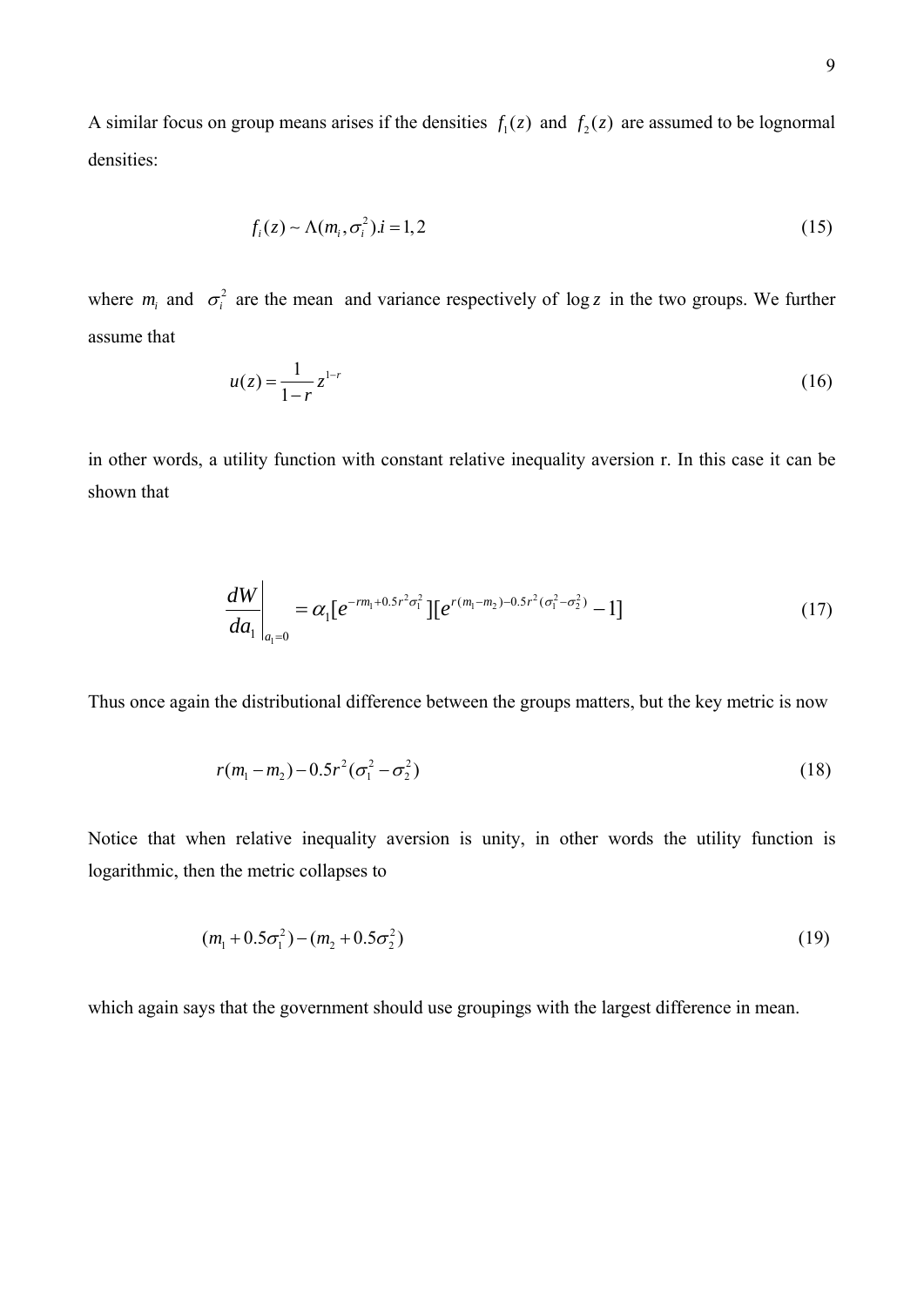The final special case we consider is that of the utility function with constant absolute inequality aversion

$$
u(z) = -\frac{1}{g}e^{-gz} \tag{20}
$$

where g is the absolute inequality aversion parameter. Substituting this in Equation 6 still does not give a closed form solution. While this can be calculated for empirical distributions, as it will be in the next sub-section, further specification is needed for an analytical closed form. With this in mind, let the densities be exponential:

$$
f_i(z) = h_i e^{-h_i z}, i = 1, 2
$$
\n(21)

Then

$$
\left. \frac{dW}{da_1} \right|_{a_1=0} = \alpha_1 \left\{ \frac{h_1}{g + h_1} - \frac{h_2}{g + h_2} \right\} \tag{22}
$$

Thus the impact is greatest when the two densities are most different from each other, as measured by the difference between their exponential parameters  $h_1$  and  $h_2$ .

# **3. Application to Finnish Data on Age Structure of Income Distribution**

What do the expressions developed in the previous section look like for actual data? In this section we present an application to Finnish data, focusing on age based groupings. This will also allow us to introduce the data we will use in the rest of the paper.

Estimates on age structure of income distribution from 1990 to 2007 are calculated from the Income Distribution Statistics (IDS) data source for Finland. The IDS data is based on representative national sample survey of around 9000-11000 households drawn from households in Finland. The IDS contains information on incomes, taxes and benefits together with various socio-economic characteristics of the Finnish households. Most of the information contained in the IDS has been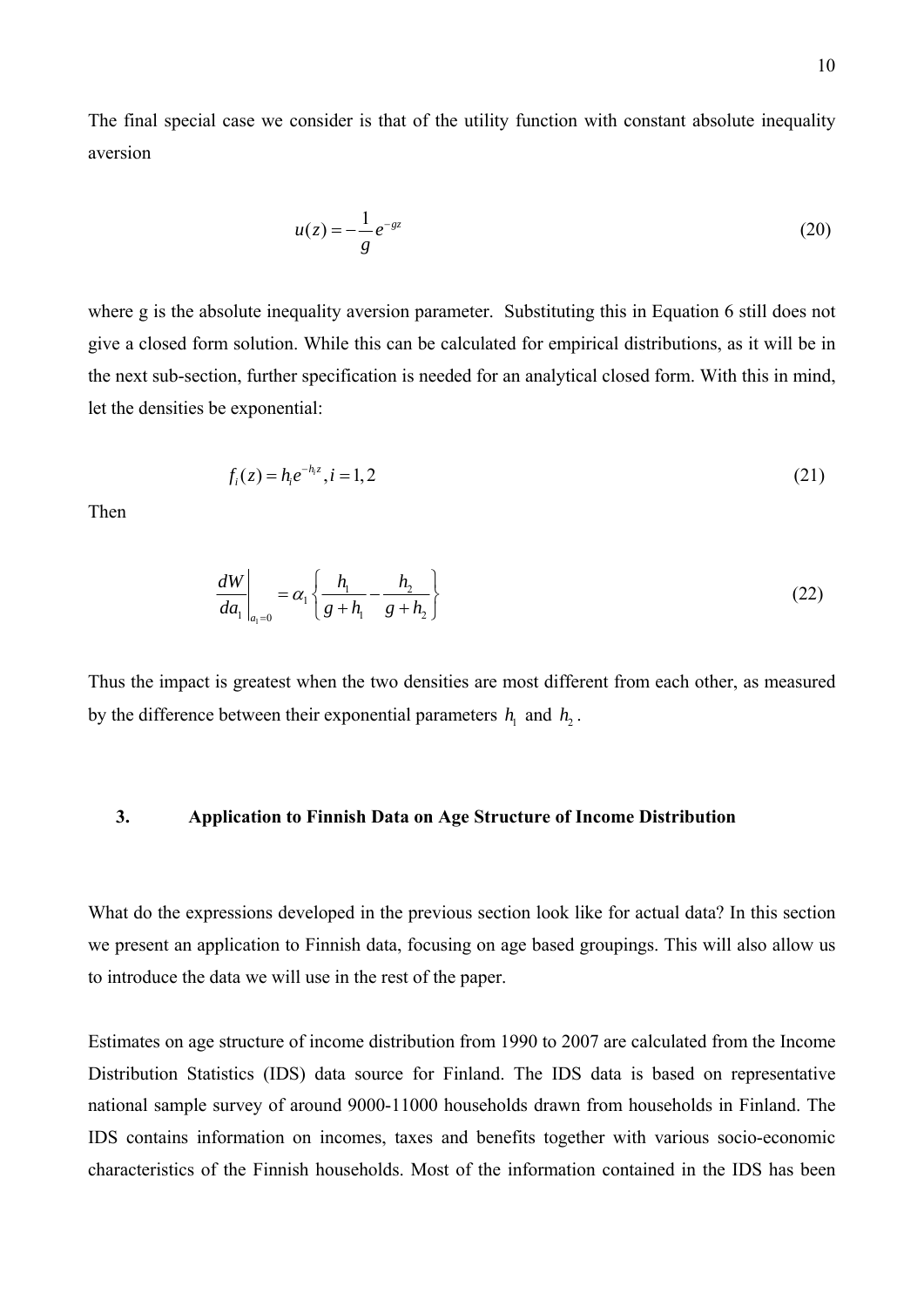collected from various administrative registers. Auxiliary information is collected through interviews. Examples of how this data has been used previously in other contexts are in Riihelä, Sullström and Tuomala (2008, 2012). These papers also provide further detail on the specific properties of the data and its sources.

We begin with a preliminary look at basic patterns by age. Figure 1 shows pre-tax mean incomes by age in Finland in 1990, 2000 and 2007. 1990 and 2000 display the conventional inverse U-shaped pattern—the turning point is less clear in 2007. Figure 2 in turn displays Gini coefficients within age groups. Within age-group inequality is higher in younger and older groups compared to in the middle age groups.



**Figure 1 Pre tax income (mean) in age groups (excl. pensioners, unemployed and students etc.) in Finland 1990,2000, 2007**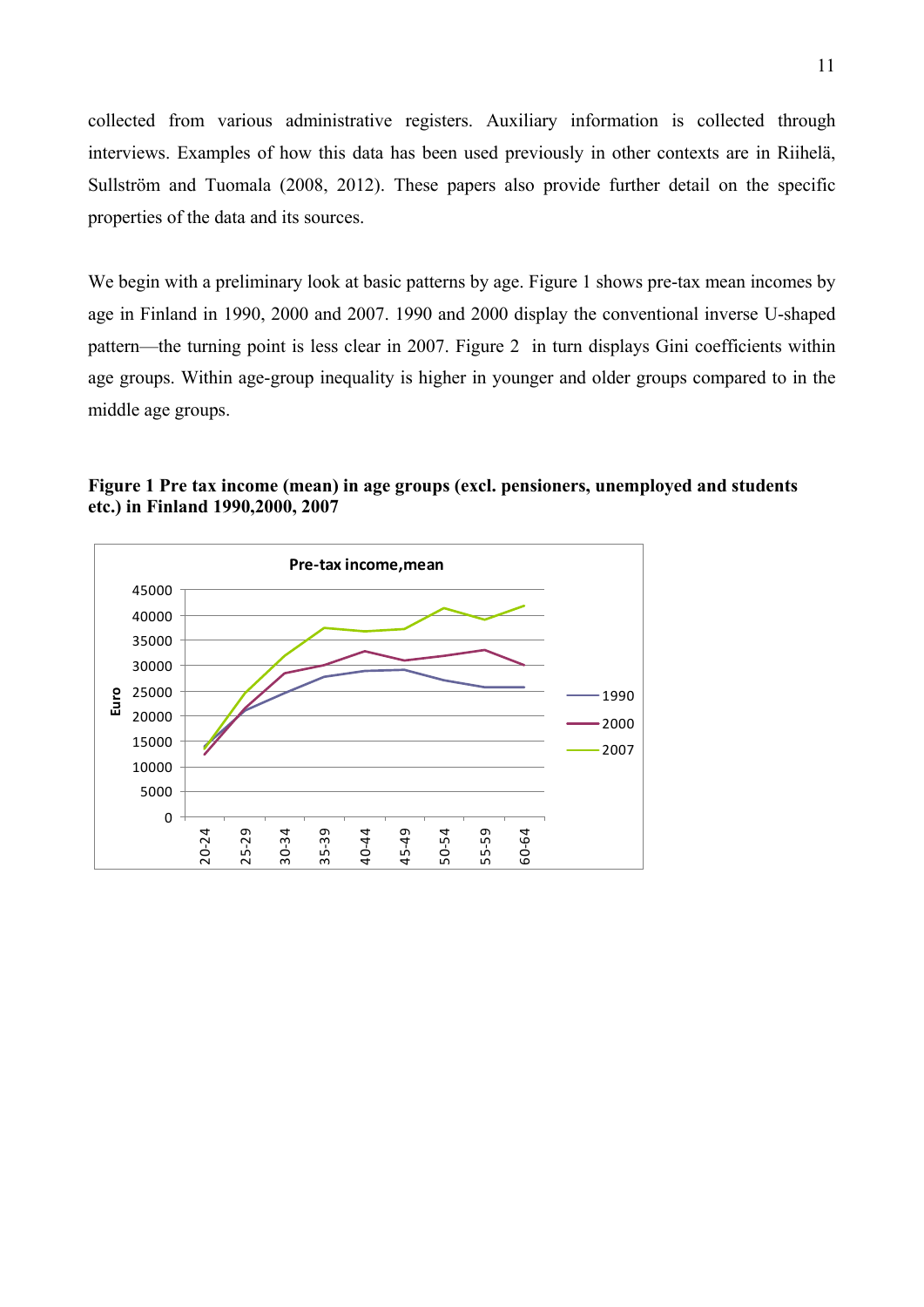

**Figure 2 Gini coefficient for pre tax income in age groups (excl. pensioners, unemployed and students etc.) in Finland 1990,2000,2007** 

In what follows it will prove useful to represent within-cohort income distribution, as well as the overall income distribution, through a particular functional form. Extensive empirical work has shown that Finnish data are well represented by a two parameter Champernowne distribution:

$$
f(z) = \theta(\frac{m^{\theta}z^{\theta-1}}{(m^{\theta} + z^{\theta})^2}) \text{ and } F(z) = 1 - \frac{m^{\theta}}{(m^{\theta} + z^{\theta})}
$$
(23)

where m is a parameter of central tendency and  $\theta$  is a parameter of spread or inequality. Among two parameter distributions the Champernowne distribution is the best fitting for pre-tax income distribution in Finland (1990-2010). The θ-parameter varies from 2.78 to 2.34. Over the period from the latter part of 1990's to 2010 the  $\theta$ -parameter was almost constant being around 2.5 (see Figure 3). Hence  $\theta = 2$  reflects a low range estimate (high inequality) and  $\theta = 3$  in turn a high range estimate (low inequality). The Gini coefficients estimated by this distribution (Gini= $1/\theta$ ) are quite close to those calculated from the data. The location parameter m (median) in the Champernowne distribution is also quite close to that calculated from the data. The Champernowne distribution also fits well for income distribution within age groups (Riihelä, Sullström,Tuomala,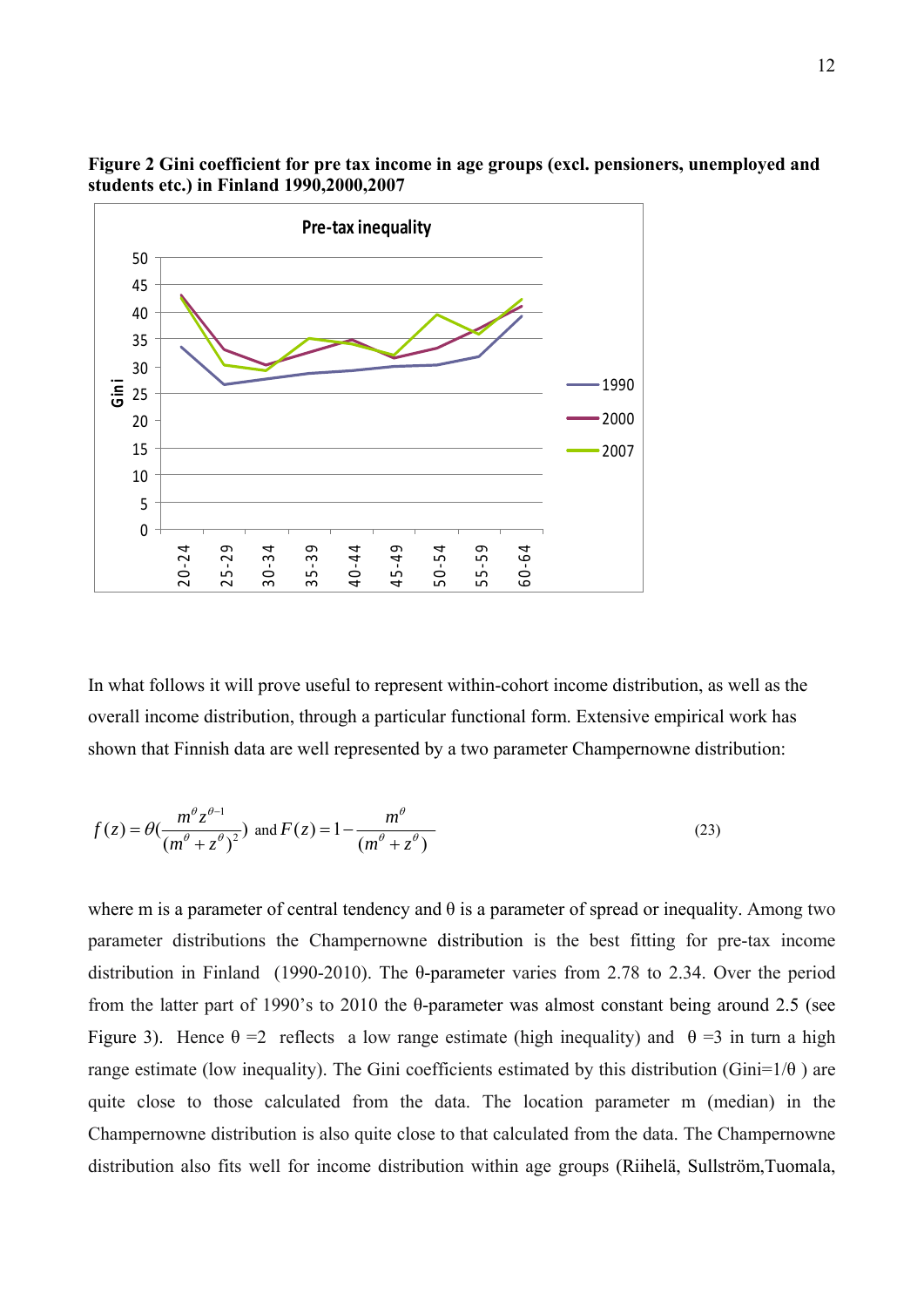2013). For this reason in the rest of the paper we will use the estimated Champernowne distribution to represent income distribution within age groups and nationally.





Figure 2 shows that within cohort inequality tends to have an inverse-U shape, with inequality being lowest in the middle age cohorts. Thus if we want to form two groups with disparate inequality, we would combine the very young and the very old into one group and keep the middle age cohorts in another group. However, policy typically works through dividing the population into groups ranked by age. Thus if we wanted to form two groups of young versus old with most disparate inequalities, it is not a priori obvious from Figure 2 where the cut-off should be drawn. The same is true if our focus was difference in group means (Figure 1). In any event, as we know from (6) it is not just these differences between groups which matters; the relative population in the groups which will also matter in determining the gains from tagging. In what follows we present a series of quantitative assessments for an age cut-off of 30, 40 ,50 and 60 years.

Let us start then with the case where the government's objective is to minimize national variance through mean preserving transfers between two groups, which leads to the criterion given by (14). Which groups should these be—in other words, which age cut-off maximizes the value of (14) in Finnish data? Figure 4 provides the answer—the cut off which maximizes the gain to tagging across the groups it creates occurs at 40 years. What if the objective is to minimize the poverty gap, which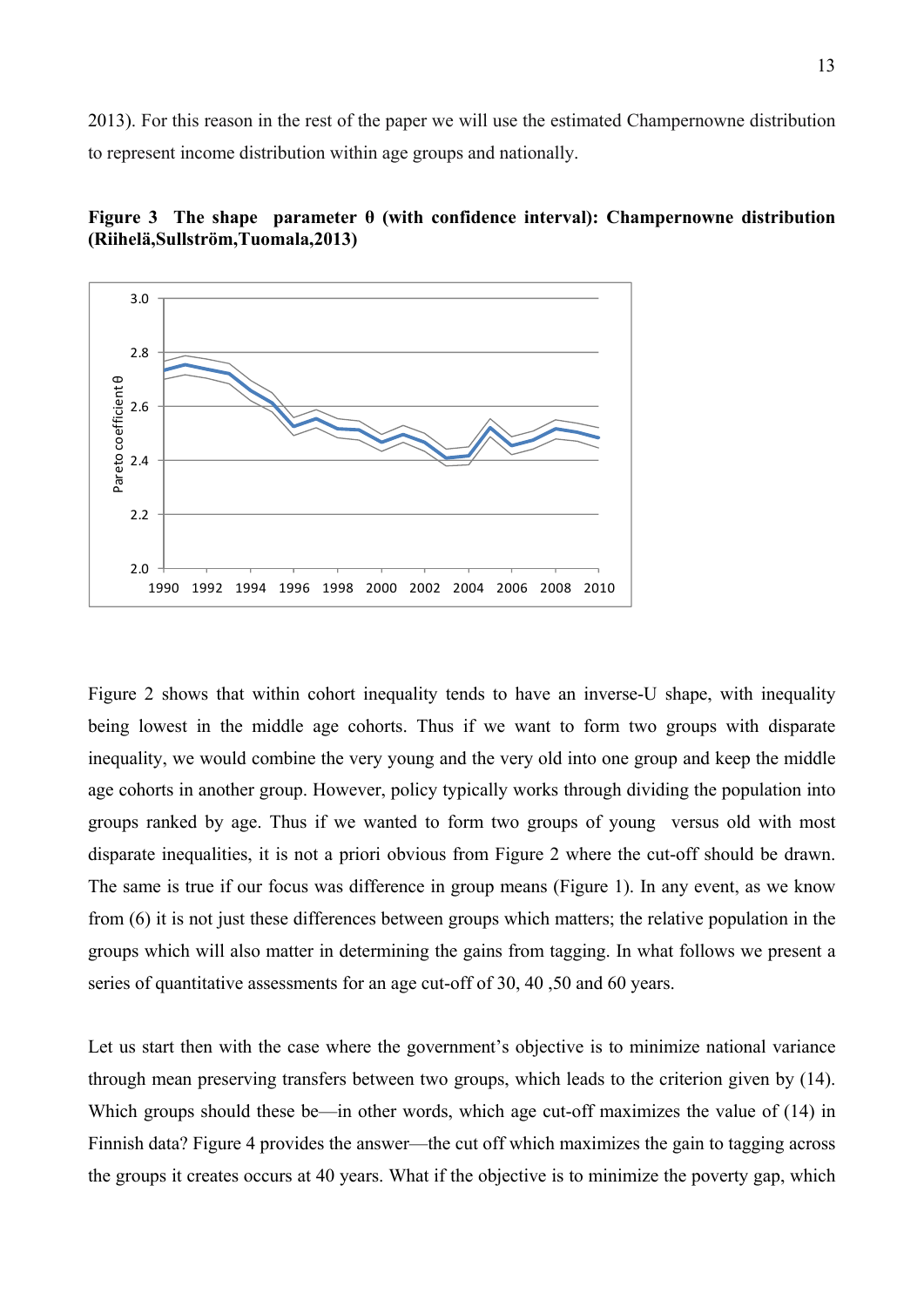leads to criterion (11) with  $\gamma = 1$ ? Then Figure 5 tells us that the cut-off to use for tagging is 30 years. Finally, consider the case where the objective is a utiltitarian objective function with exponential utility function (20) with  $g = 0$  or  $g = 1$ . Figure 6 shows the value of the criterion (6) for the different age cut-offs<sup>[6](#page-14-0)</sup>. It is seen that for both  $g = 0$  and for  $g = 1$ , the optimum cut-off to create groups for tagging is 40 years.

# **Figure 4 The government's objective function is to minimize national variance through the mean preserving transfers across groups (estimates are based on year 2007).**



 $\overline{a}$ 

<sup>14</sup>

<span id="page-14-0"></span><sup>&</sup>lt;sup>6</sup> Here age cut-offs are 30, 40 and 50 years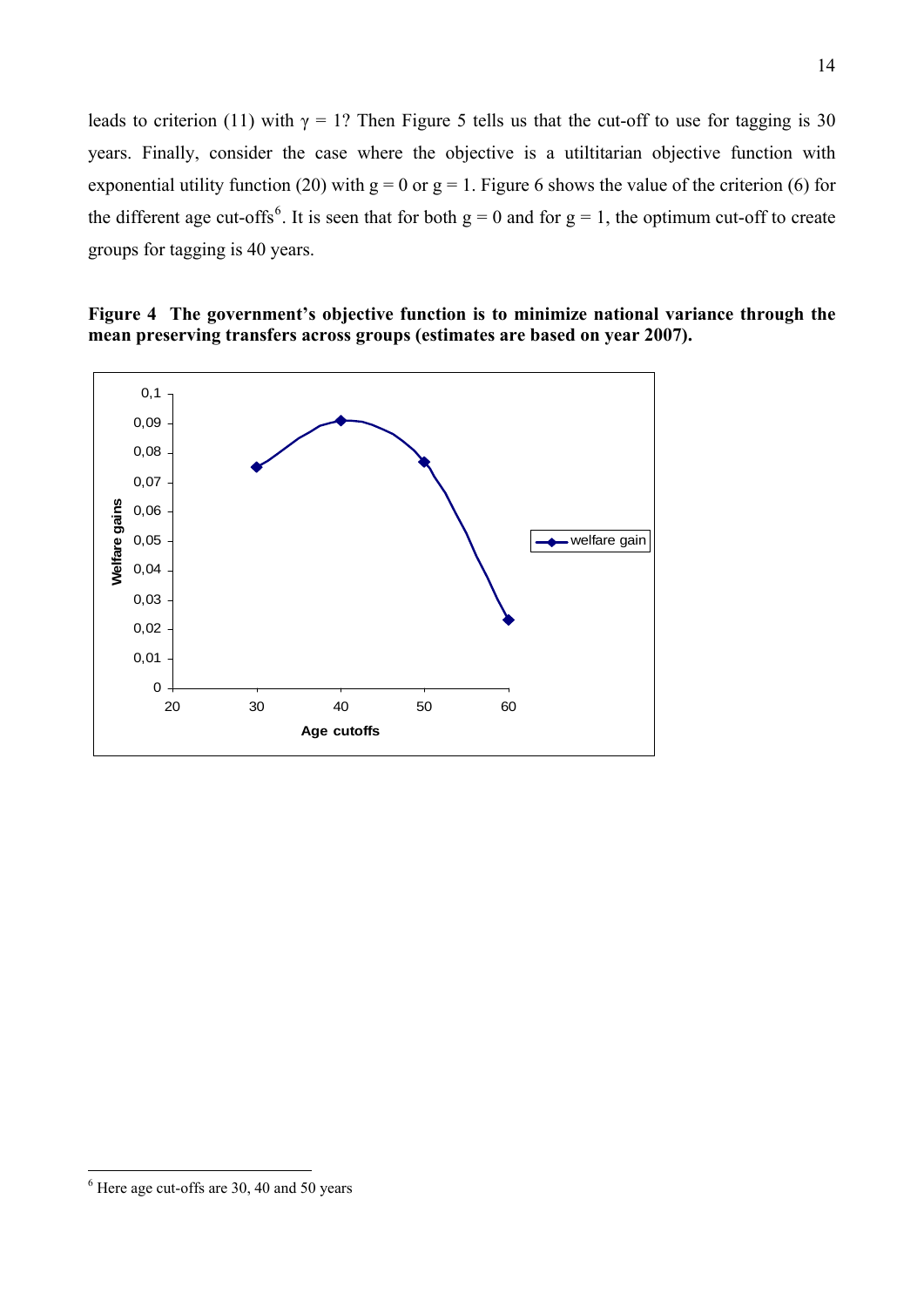

**Figure 5 The government's objective is to minimize poverty gap (estimates are based on year 2002)** 

**Figure 6 Equation (6) with exponential utility function (20) with g=0 and g=1** 

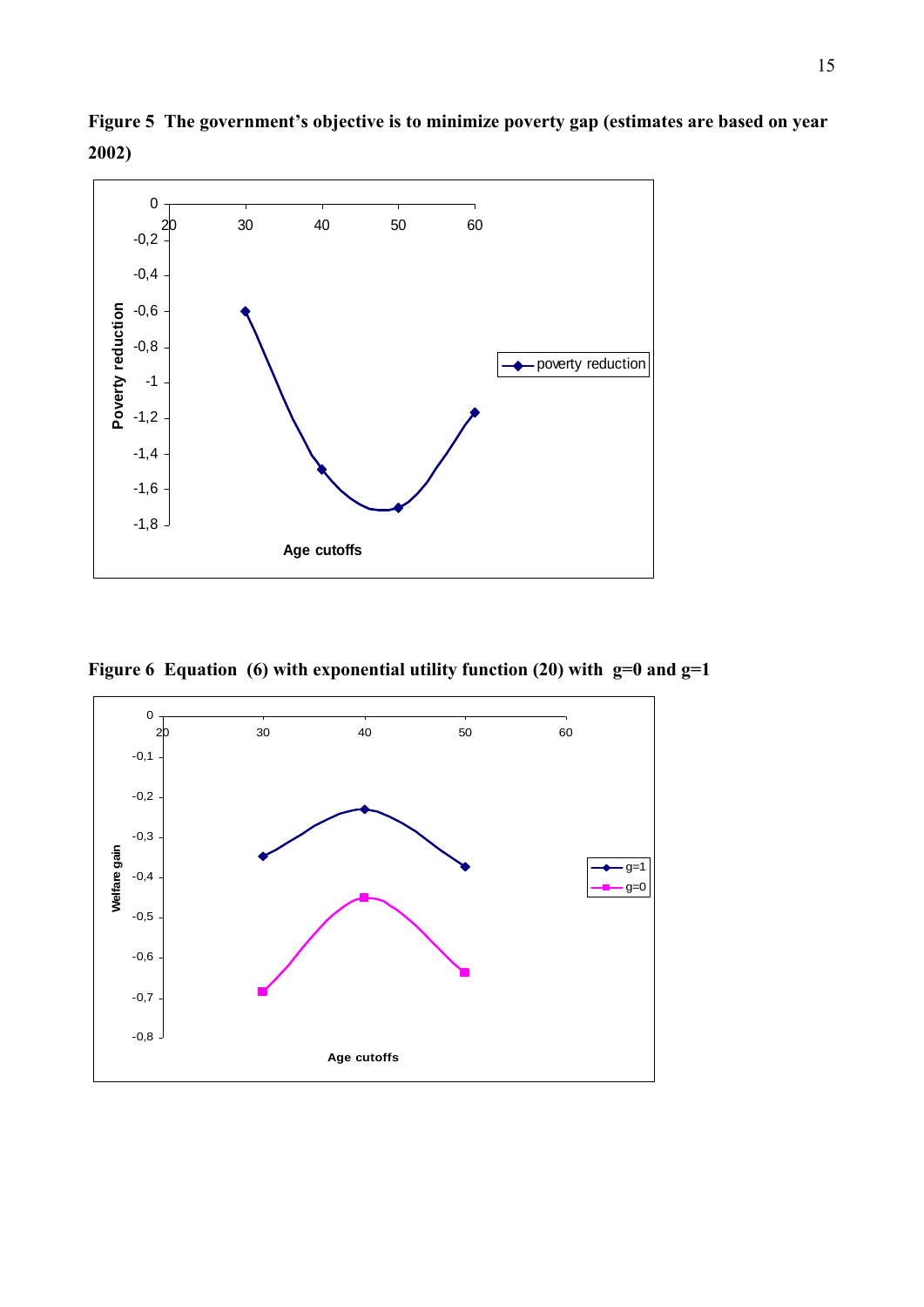Thus, when we apply the simple framework of the previous section to actual data, we are able to give concrete form to the basic intuitions embodied in the expressions developed in the theoretical analysis. The application shows that optimal groupings for tagging can indeed be identified, and that they will change as the objective function of the government changes. The next section moves beyond the simple analysis by relaxing the many assumptions underlying it.

## **4. Choice of Groups and Optimal Non-linear Income Taxation**

The simple analytical framework of the last section, and the special functional forms used there, are useful for developing and sharpening intuition. . However, they are clearly special in (i) the form of the tax-transfer regime, (ii) the government's objective function, (iii) the distributional forms used and, perhaps most important, (iv) the assumption of no behavioural responses. In this section we turn to a more general formulation where these restrictions are relaxed. We do this by setting the problem of choosing groups in the Mirrlees (1971) framework of optimal non-linear income taxation.

Suppose as before that the population (the size of which is normalized to unity) can be divided into two mutually exclusive and exhaustive groups, labelled 1 and 2. Individuals are unable to alter or disguise the group to which they belong, which is observed costlessly by the government. Members of each group i (=1, 2) have preferences  $u_i = U(x) + V(1 - y)$  defined over consumption x and labour supply y, but differ in their hourly gross wage (alternatively, their skill or ability), n, with  $U_x > 0$  and  $V_y < 0$  (subscripts indicating partial derivatives). Individuals differ only in the pre-tax wage n they can earn. Gross income is  $z = nv$ . The groups differ in the distribution of abilities, the latter being described for each group by a continuous density function  $f_i$  (with corresponding distribution  $F_n(n)$  on support  $\lceil n, n \rceil$ . The within-group structure of the model is thus exactly as in Mirrlees (1971).

Suppose that the aim of policy to design tax/benefit schedules  $T_i(z)$  for two different groups i=1, 2 to maxmizethe following social welfare criterion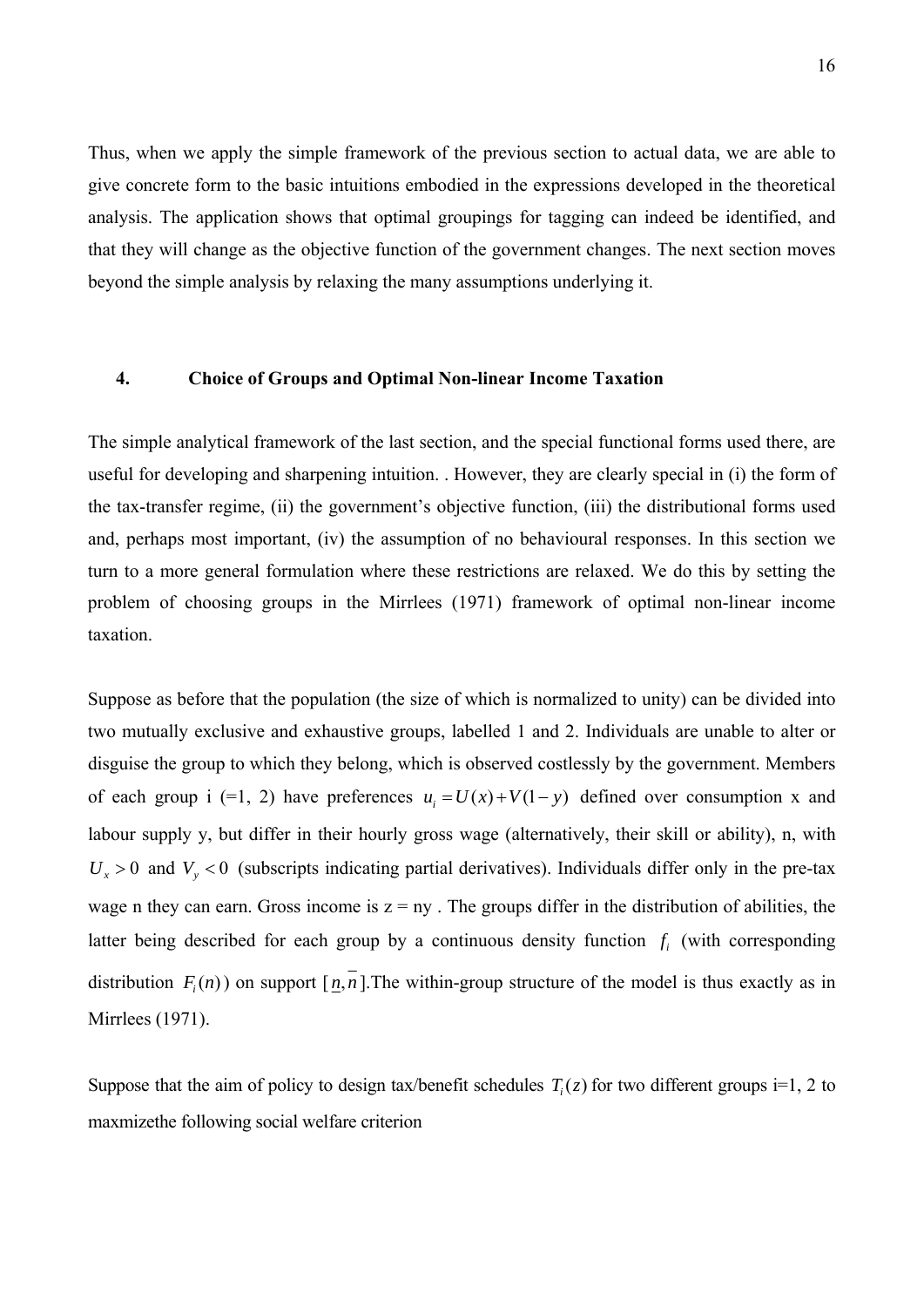$$
W = \int_{\underline{n}}^{\overline{n}} \sum_{i} \alpha_i (G(u_i(n)) f_i(n) dn \quad , \tag{24}
$$

where  $\alpha_i$  denotes the proportion of the population in each group i and *G* is an increasing and concave function of utility. The government cannot observe individuals' productivities and thus is restricted to setting taxes and transfers as a function only of earnings,  $T_i(z)$ . The government maximizes W subject to the revenue constraint

$$
\int_{\underline{n}}^{\underline{n}} \sum \alpha_i (z_i(n) - x_i(n)) f_i(n) dn = R \tag{25}
$$

and the second constraint making use of workers utility maximization condition - in each group , a person with wage n chooses y to maximize  $u_i$  subject to  $x=ny-T_i(ny)$ , giving us the incentive compatibility constraint constraints,

$$
\frac{du_i}{dn(i)} = \frac{y_i V_{y(i)}}{n(i)}
$$
 for i=1,2. (26)

As shown in IKKT (1998), it is helpful to think of this problem as consisting of two steps. First we derive group specific optimal tax schedules, given a group specific revenue requirement  $R_i$ . This means solving the standard Mirrlees problem for each group. A number of treatments (for example, Tuomala, 1990) set out how this is done, and the implications for the tax schedule.

Our focus, however, is on the gains from having two tagged groups rather than being forced to apply a single schedule to the population as a whole. This takes us to the second step. Given the solution the first step, the government chooses the optimal allocation of the aggregate R over groups; in other words it chooses *Ri* to maximize overall W, having first maximized each Wi for given total  $R_i$ .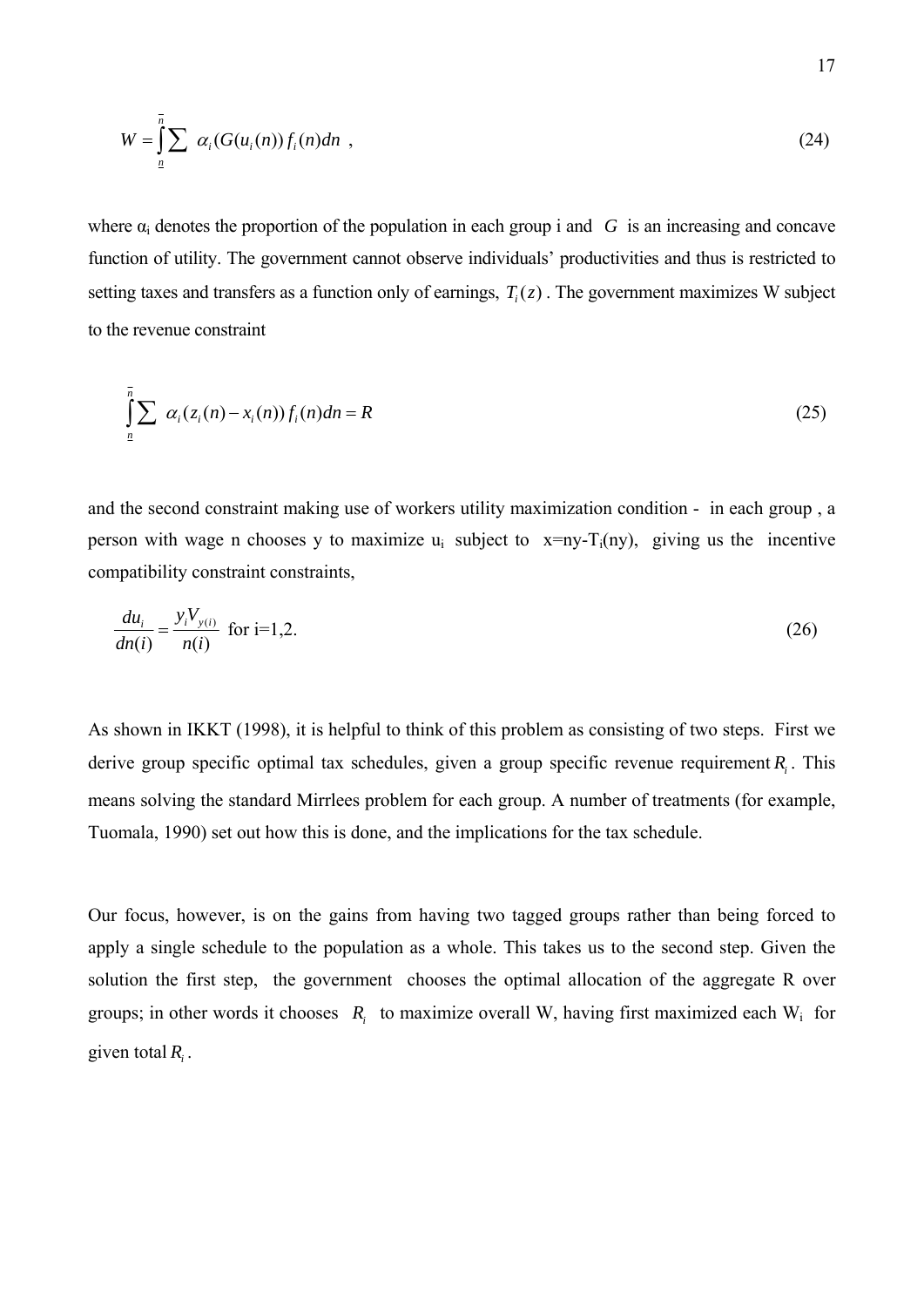Let us now apply this framework to the specific case of the data on the age structure of income distribution in Finland. We begin by specifying social objectives further. Social welfare is taken to be utilitarian, so that

$$
G(u) = u \tag{27}
$$

We assume identical individual preferences of the form

$$
u = -\frac{1}{x} - \frac{1}{(1-y)}
$$
(28)

implying an elasticity of substitution between consumption and leisure in each groups of 0.5.

Thus the two tagged groups differ only in their distribution of abilities. As noted in the previous section, we assume that pre-tax incomes follow a Champernowne distribution nationally as well as within each age group. Inference of parameters from observed empirical earnings distributions is a long-standing issue in the optimal income taxation literature. A number of methods have been proposed, each with its own strengths and weaknesses. Saez (2001) calibrates the exogenous ability distribution such that the actual T(.) yields empirical income distribution. To calculate the optimal tax schedule, Saez makes additional assumptions about the models structure. He assumes that the labour elasticity is constant. Given this utility function he infers the ability distribution from the empirically observed distribution of incomes in the current tax regime (assuming a linear tax chedule). However, the strong assumptions required for structural identification of the model reduce the confidence of the optimal tax schedule calculations. Alternatively, Kanbur-Tuomala (1994) calibrate the skill distribution indirectly so that the income distribution inferred from the skill distribution matches the actual distribution. Using this procedure there is no need to narrow further the set of functional forms used in simulations. We follow this route in our illustrations on tagging with optimal non-linear income taxation.

We begin by dividing the Finnish working population into two groups on the basis of age with different age cutoffs. As in Sections 2 and 3, the cut-offs are 30, 40 and 50 years. For each cutoff, we calculate the welfare gain from using that grouping. The welfare gain reported in Table 1 is the proportional increase in equivalent consumption in moving from the optimal single schedule to the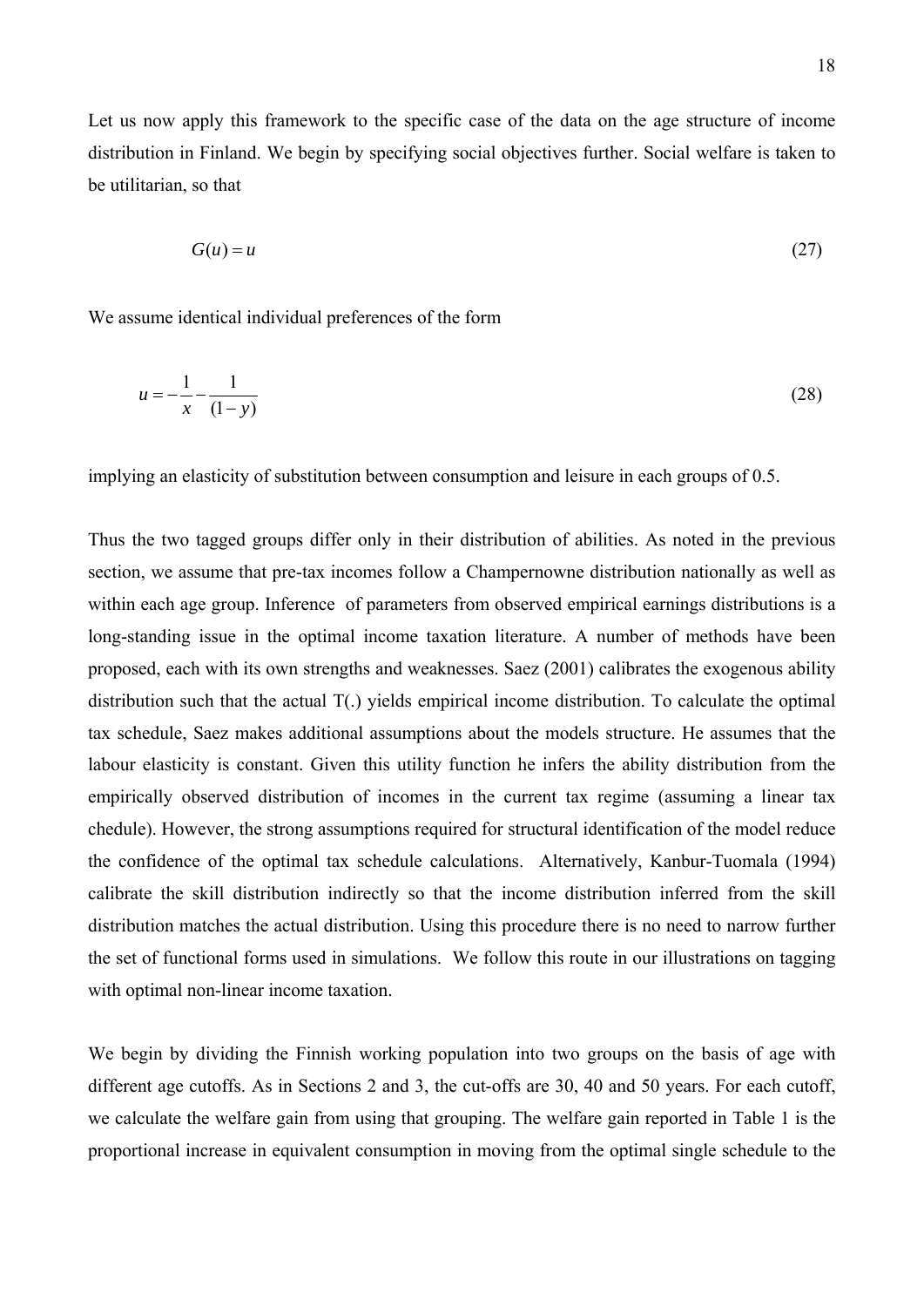| Table 1 Welfare effects of different age cutoffs (Estimates of $\theta$ and m are based on year 2007) |  |  |  |
|-------------------------------------------------------------------------------------------------------|--|--|--|
| utilitawian                                                                                           |  |  |  |

|                 | utmitai läh    |            |
|-----------------|----------------|------------|
|                 | $\mathbf{x}^0$ | change $%$ |
| Single schedule | 0.163          |            |
| two groups*     | 0.167          | 1.81       |
| two groups**    | 0.170          | 4.10       |
| two groups***   | 0.165          | 1.23       |
|                 |                |            |

 $x^0$ : Consumption equivalent:  $x^0$  is that consumption which, if equally distributed with zero work hours, would give the same social welfare integral as the allocation  $((x, y,))$  arising from a given tax schedule.

Single:  $\theta = 2.5$ , m=0.368

Two groups \*: group 1  $[\theta_1 = 2.3, m_1 = 0.202, \alpha_1 = 0.21]$ , group 2  $[\theta_2 = 2.6, m_2 = 0.407, \alpha_2 = 0.79]$ , cutoff at age 30 Two groups \*\*: group 1  $\lceil \theta_1 = 2.4, m_1 = 0.317, \alpha_1 = 0.41 \rceil$ , group 2  $\lceil \theta_2 = 2.7, m_2 = 0.417, \alpha_2 = 0.59 \rceil$ , cutoff at age 40 Two groups \*\*\*: group 1  $[\theta_1 = 2.5, m_1 = 0.333, \alpha_1 = 0.64]$ , group 2  $[\theta_2 = 2.6, m_2 = 0.427, \alpha_2 = 0.36]$ , cutoff at age 50

The discussion so far has maintained the number of groups at two. But each of these groups could be further sub-divided, until there as many tax schedules as individuals. Of course if increasing the number of instruments in this way was costless, it would make sense to do so because welfare cannot decrease with more instruments available. However, what if instruments are costly—what if the costs of distinguishing between and monitoring across groups increases as a function of the number of groups? Then it would be optimal to limit the number of groups to well before the point where each individual is a group. But how many groups is optimal? The answer depends on the costs of administering each additional group and, crucially, the marginal welfare gain from increasing the number of groups. We now turn to quantifying the gains from additional groups, in the specific context of our Finnish data set.

We proceed as follows. We already know the welfare levels as a result of the optimal use of tagging for when there is only one group, and when there are two groups with an age cut off at 30. We will now calculate the welfare level with three groups (under 30, between 30 and 40, and over 40) and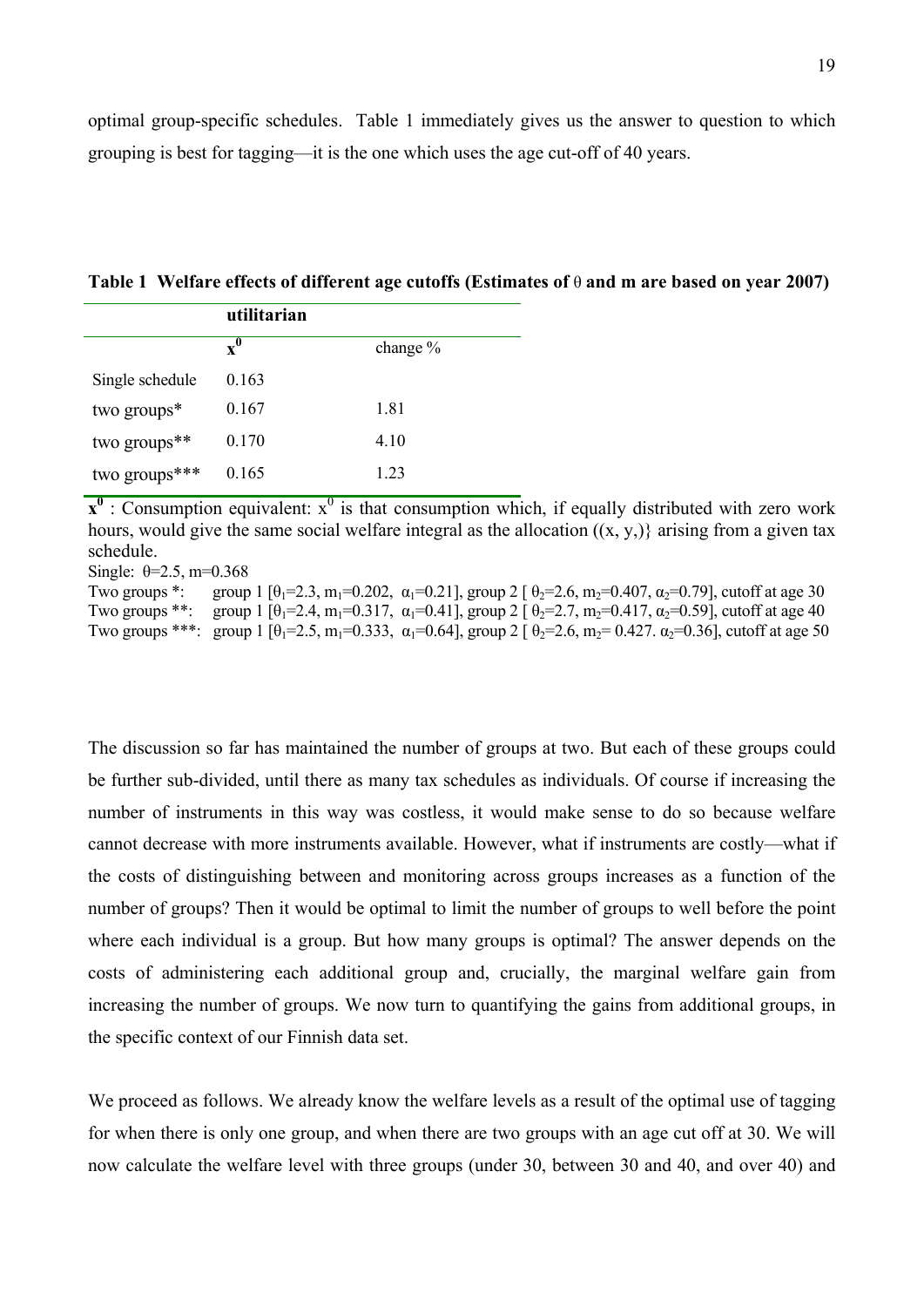four groups (under 30, between 30 and 40, between 40 and 50, and over 50). In each case we calculate the welfare when the government uses all the information available to tag groups and implements separate non-linear income tax schedules for each group to maximize overall social welfare. These welfare levels are given in Table 2.

**Table 2 Welfare levels of increasing the number of groups (Estimates of** θ **and m are based on year 2007)**

|                        | utilitarian    |            |
|------------------------|----------------|------------|
|                        | $\mathbf{x}^0$ | change $%$ |
| Single schedule        | 0.163          |            |
| 2 groups $*$           | 0.167          | 2.4        |
| 3 groups <sup>**</sup> | 0.168          | 3.0        |
| 4 groups***            | 0.1684         | 3.21       |

 $x^0$ : Consumption equivalent:  $x^0$  is that consumption which, if equally distributed with zero work hours, would give the same social welfare integral as the allocation  $((x, y,))$  arising from a given tax schedule.

Two groups: group 1  $[\theta_0 = 2.3, m_1 = 0.202, \alpha_1 = 0.21]$ , group 2  $[\theta_0 = 2.6 \text{ m}_2 = 0.407, \alpha_2 = 0.79]$ . Three groups: group  $1\left[\theta_1=2.3, m_1=0.202, \alpha_1=0.21\right]$ , group  $2\left[\theta_2=2.4, m_2=0.317, \alpha_2=0.20\right]$ , group 3  $\left[ \theta_3 = 2.7, \mu_3 = 0.427, \alpha_3 = 0.59 \right]$ , Four groups: group  $1\left[\theta_1 = 2.3, m_1 = 0.202, \alpha_1 = 0.21\right]$ , group  $2\left[\theta_2 = 2.4, m_2 = 0.317, \alpha_2 = 0.20\right]$ , group  $3\left[\theta_3=2.6 \text{ m}_3=0.407, 0.23\right]$ ,  $\left[\theta_4=2.5, \text{ m}_4=0.387, \text{ }\alpha_4=0.36\right]$ 

It should be clear from Table 2 that there are strong diminishing returns to increasing the number of groups. For this utilitarian case, welfare compared to the single group case increases by 2.4% with the introduction of two groups, but only a further 0.6% of the base welfare is added when the groupings are increased to three, and going from three groups to four groups only gives an additional 0.21%. Thus the gains from increasing the number of groupings fall off quite rapidly.

#### **5. Conclusions**

The large literature on "tagging" shows that group specific tax and transfer schedules improve welfare over the case where the government is restricted to a single schedule over the whole population. The central assumption, however, is that the groupings available to the government are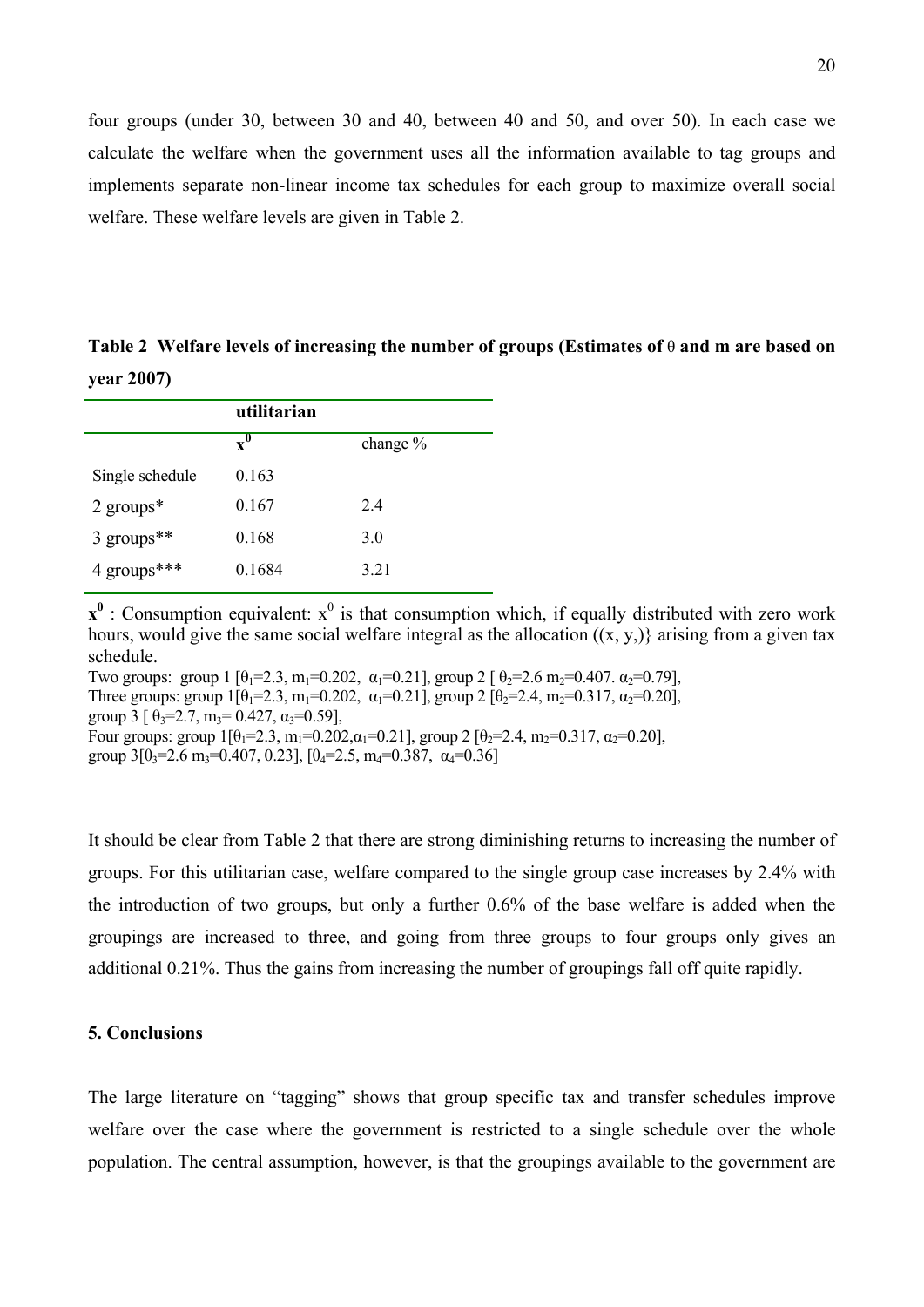given and fixed. But how many and which types of groups should the government choose to tag? This is the question addressed in this paper. Starting with a simple framework and ending with numerical simulations based on data from Finland, we show how groupings should be formed for tagging, and provide a quantitative assessment of how group differences affect the gains from tagging. We also provide a quantitative assessment of the welfare gains from increasing the number of tagged groups. We hope that these results are the first steps in a richer analysis of tagging which expands the question of design to the arena of choice over groups being tagged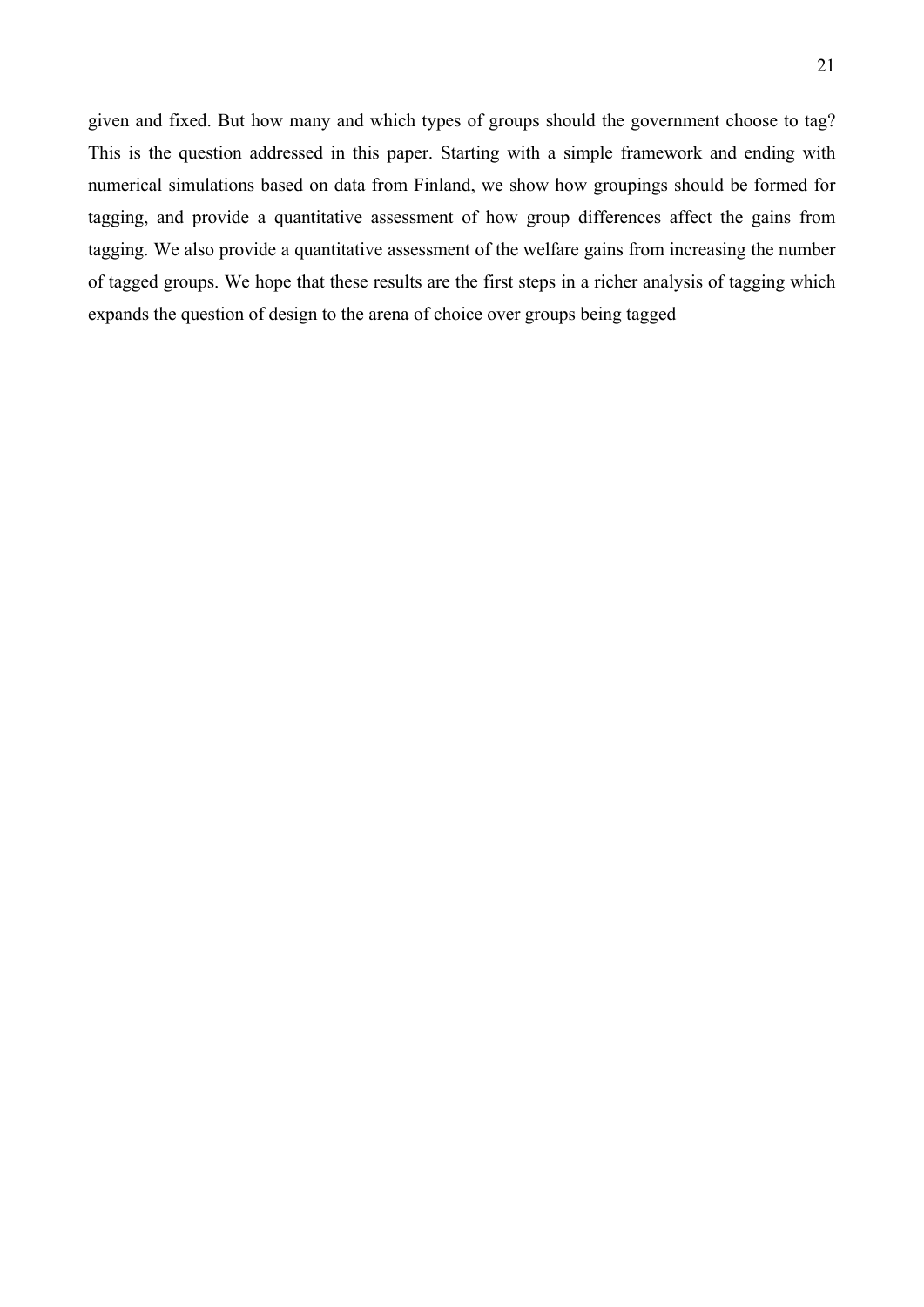#### **References**

Akerlof, G. A. (1978). The economics of 'tagging' as applied to the optimal income tax, welfare programs and manpower planning. American Economic Review, 68, 8-19.

Alesina, A, A, Ichino, and L, Karabarbounis. 2007. "Gender Based Taxation and

the Division of Family Chores." National Bureau of Economic Research Working Paper 13638.

Bastani,S. Blomquist,S and L Micheletto (2013),The Welfare Gains of Age Related Optimal Income Taxation, International Economic Review.

Bastani,S, (2013), Gender-Based and Couple-Based Taxation, International Tax and Public Finance, Volume 20, Issue 4, p. 653-686

Bennett, J. 1987. "The Second-Best Lump-Sum Taxation of Observable Characteristics." Public Finance,  $42(2)$ :  $227 - 35$ .

Besley, T. (1990). Means testing versus universal provision in poverty alleviation programmes. Economica, 57, 119-29.

Besley, T. and Kanbur, R. (1988) 'Food subsidies and poverty alleviation', The Economic Journal 98, 701-719.

Blomquist, S, and L Micheletto. (2008). Age-related optimal income taxation. The Scandinavian Journal of Economics, 110(1):pp. 45–71.

Blumkin, T, Y Margalioth, and E. Sadka (2009), Incorporating Affirmative Action into the Welfare State, Journal of Public Economics 93, pp. 1027-1035.

Boadway, R. and Pestieau, P. (2006). Tagging and redistributive taxation. Annales d'Economie et de Statistique, 83/84:123–147.

Cowell, F. (1986). Welfare benefits and the economics of take-up. Working paper no. 89, ESRC Programme on Taxation, Incentives and the Distribution of Income, London School of Economics.

Cremer, H., Gahvari, F., and Lozachmeur, J. M. (2010). Tagging and income taxation: theory and an application. American Economic Journal: Economic Policy, 2(1):31–50.

Feldstein, M. 1972 Distributional equity and the optimal structure of public prices, American Economic Review 62:32-36.

Gervais, M.( 2003), On the Optimality of Age-Dependent Taxes and the Progressive

US Tax System. Unpublished. http://aix1.uottawa.ca/~vbarham/PT03.pdf .

Hamilton, J, and P. Pestieau. 2005. "Optimal Income Taxation and the Ability Distribution:Implications for Migration Equilibria." International Tax and Public Finance, 12(1):  $29 - 45.$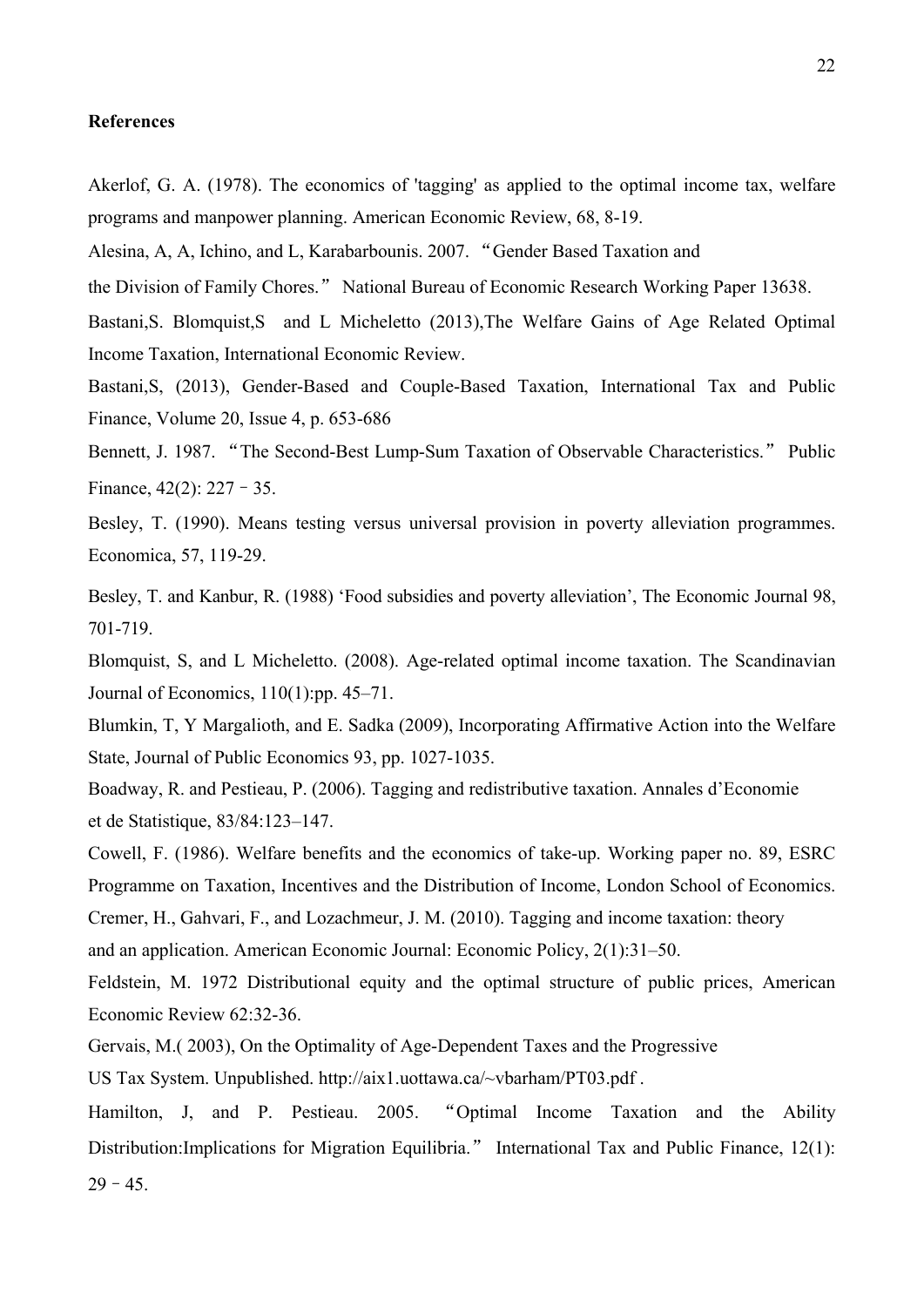Immonen, R., Kanbur, R., Keen, M., and Tuomala, M. (1998). Tagging and taxing: The use of categorical and income information in designing tax/transfer schemes. Economica, 65:179–192. Kaplow, L. 1989. "Horizontal Equity - Measures in Search of a Principle." National Tax Journal, 42(2): 139-54.

Kanbur, R. (1987). Transfers, targeting and poverty. Economic Policy, 4, 112-36 and 141-7. and Kanbur, R. and Keen, M. J. (1989). Poverty, incentives and linear income taxation. In A. Dilnot and I. Walker (eds.), The Economics of Social Security. Oxford: Oxford University Press. and

Kanbur, R. Keen, M. and Tuomala, M. (1994). Optimal non-linear income taxation for the alleviation of income poverty. European Economic Review, 38, 1613-32.

Kanbur R- M Tuomala, (2006), Incentives, Inequality and the allocation of aid when conditionality doesn't work, p.331-352, in Poverty, Inequality and Development; Essays in Honor of Eric Thorbecke,

edited by Alain de Janvry and Ravi Kanbur, Kluwer Academic Publishers, USA

Keen, M. J. (1992).Needs and targeting.E conomic Journal, 102, 670-9.

Kremer, M. (2001) Should Taxes be Independent of Age?

http://www.economics.harvard.edu/faculty/kremer/papers.html.

Lozachmeur, J. M. (2006)[,Optimal Age Specific Income Taxation",](http://idei.fr/display.php?a=6648) [Journal of Public Economic](http://idei.fr/display.php?a=362)  [Theory](http://idei.fr/display.php?a=362), vol. 8, n. 4, p. 697-711.

Lydall, H. F. (1968). The Structure of Earnings. Oxford: Clarendon Press.

Mankiw, N. G. and Weinzierl, M. (2010). The optimal taxation of height: A case study of

utilitarian income redistribution. American Economic Journal: Economic Policy, 2(1):155–76.

Meade Report (1978), The Structure and Reform of Direct Taxation.George Allen&Unwin, IFX,London.

Mirrlees, J. A. (1971). An exploration in the theory of optimum income taxation. Review of Economic Studies, 38, 175-208.

Riihelä M, Sullström R and M Tuomala, (2008), Economic Poverty in Finland 1971-2004, Finnish Economic Papers 21,57-77.

Riihelä M, Sullström R and M Tuomala (2012) Top Incomes and Top Tax Rates: Implications for Optimal Taxation of Top Incomes in Finland, Tampere Economic Working Papers, Net Series , University of Tampere.

Saez, E. (2001). Using elasticities to derive optimal income tax rates. Review of Economic Studies, 68:205–229.

Stern, N. (1976). On the specification of optimum income taxation. Journal of Public Economics, 6, 123-62.